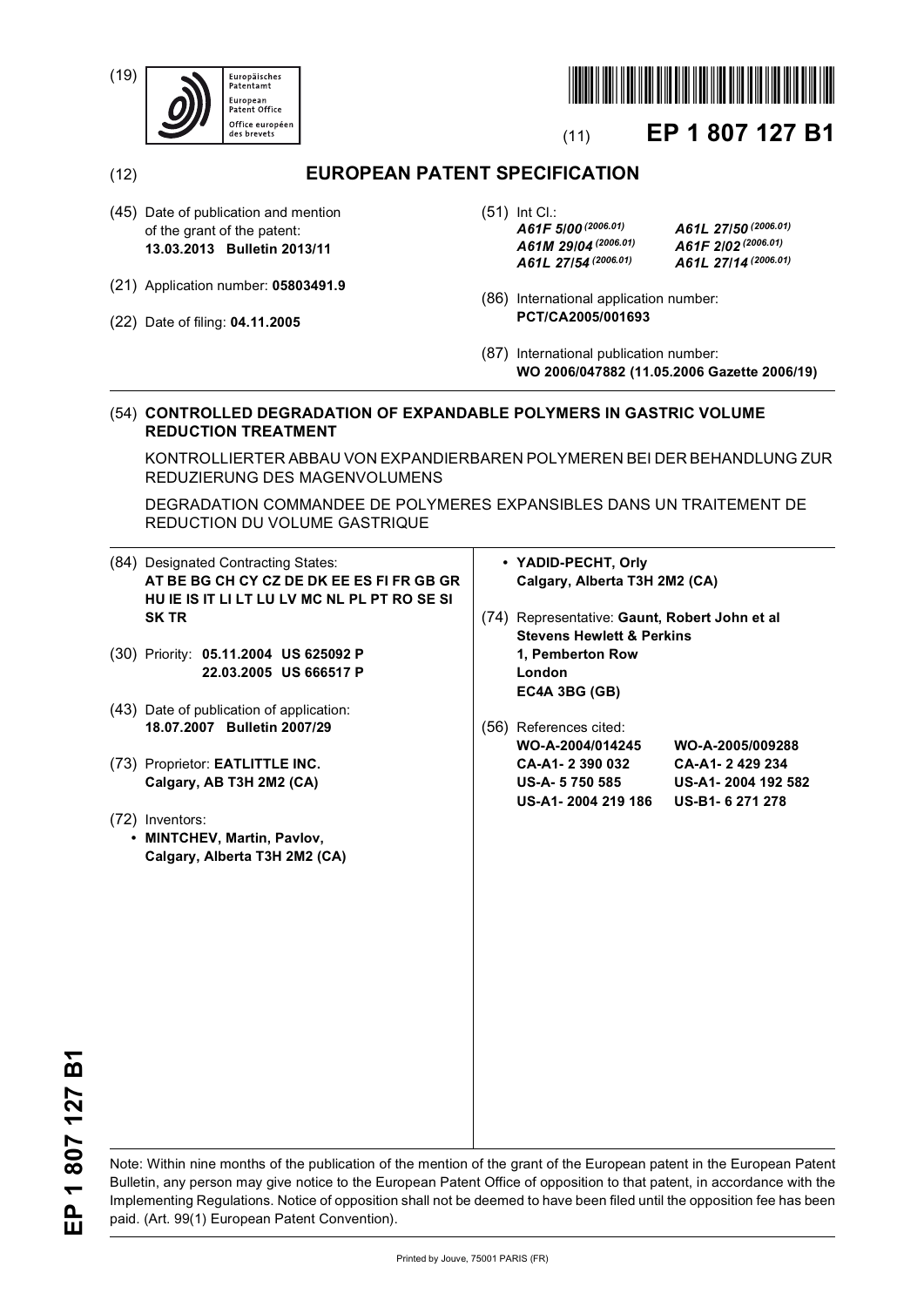#### **Description**

#### **FIELD OF THE INVENTION**

**[0001]** The present invention relates to the field of ingestible microelectronic dosage forms, and more specifically to ingestible, electronically-controlled and timed dosage forms comprising expandable polymeric material useful for weight control and the treatment of obesity.

## **BACKGROUND OF THE INVENTION**

**[0002]** Weight control and treatments for obesity have been the subjects of a large amount of suggested diets, treatments and procedures, including, in the most severe cases of morbid obesity, device implantations and/or direct surgical interventions. Recent comprehensive statistics from the National Institutes of Health (USA) indicates that more that 40% of Americans are obese, with more than 20% of these individuals being morbidly obese. In addition, it can be estimated that at least twice as many people are seeking to control their body weight, and/or are adhering to diets or other weight-control mechanisms. This is particularly significant since obesity has been implicated as a leading cause of various clinical conditions, including cardiovascular diseases and diabetes.

**[0003]** Six major streams of research and development related to new treatments for obesity are currently available: (1) diet regiments, and diet-related supplements and treatments; (2) pharmacological treatment using specifically developed medications; (3) gastric stimulation using implantable electronic devices; (4) invasive surgical procedures related to gastric reduction; (5) intragastric balloons for reducing gastric volume and introducing a sensation of satiety and fullness; and (6) oral administration of cellulose or polymeric-based substances, which expand in the stomach and preclude their expulsion through the pylorus with the process of natural gastric peristalsis, thus introducing sensation of fullness and satiety. These expanded polymeric substances subsequently disintegrate chemically to allow for their expulsion from the body with natural gastrointestinal peristalsis.

**[0004]** Currently, there are very large numbers of various diets, diet supplements, diet regimens, and combinations thereof, and their numbers are growing dramatically. However, in many cases, these weight loss strategies do not work, or their success is very limited. The success of these techniques often varies widely between individuals, and they are often not sustainable. Weightloss related pharmacological treatment based on specifically developed and clinically-tested drugs and/or health supplements has also not been very successful. Numerous such therapies have been associated with various side effects, some of which are quite serious and lifethreatening. Therefore, commercially-available and clinically-proven diets and/or anti-obesity drugs and health

supplements have yet to be developed. **[0005]** Recently developed techniques for gastric stimulation (see for examples U.S. Patent Nos. 6,684,104, 6,615,084, 6,606,523, 6,600,953, 6,542.776, 6,535,764,

- *5* and 6,449,511), involving surgical implantation of miniature microelectronic devices have been proposed as an avenue to tackle more severe cases of obesity, and particularly morbid obesity. The devices can administer electrical signals to the stomach and adversely affect normal
- *10* propulsive gastric peristalsis. However, the procedures used for the positioning of the electrode as well as the implantation of the device remain invasive, and the longterm effect of the treatment remains unknown both in terms of sustainability and safety.

*15 20* **[0006]** Surgical procedures related to gastric volume reduction are invasive measures to address the problem of obesity. Mortality rates of procedures like gastric bypass or direct gastric volume reduction can reach 2%, have prolonged recovery periods, and can be quite expensive.

*25 30* **[0007]** Intragastric balloons or devices positioned in the stomach either surgically or endoscopically to reduce the effective gastric volume have been found effective in introducing early satiety and sensation of fullness, thus contributing to reduced food intake, which has been reliably related to sustainable weight loss (see for example U.S. Patent Nos. 4,739,758, 4,485,805, 4,899,747, 5,234,454, 5,993,473, and 6,579,301). More recently, wireless control of volume-controlling devices in the stomach has been suggested (see for example U.S. Patent Nos. 6,461,293, 6,454,699, 6,453,907, 6,460,543, and 6,450,946). However, these techniques remain invasive and can be associated with serious and sometimes life-threatening side-effects.

*35* **[0008]** Most recently, the use of swellable polymers has been proposed to facilitate the reduction of gastric volume for treating obesity (see for example U.S. Patent Nos. 5,750,585, 6,271,278, German Pat. No. NDN-050003290517, and US Patent Application No.

*40* 20040192582). Compressed cellulose derivatives, or dehydrated hydrophilic polymers are introduced orally in the stomach, and expand to the point of not being able to pass through the pylorus, thus effectively achieving non-invasively what an intragastric balloon or another

*45 50 55* gastric volume-reducing device would achieve. However, the subsequent decomposition and/or degradation of these polymers to allow for expulsion through natural peristalsis can be very problematic. More specifically, the decomposition and/or degradation rate is not precisely controlled, and the volume and the number of the decomposing/degrading parts or portions is unknown. More importantly, since this decomposition is pharmacologically-based, its timing cannot be precisely controlled since it would depend on numerous external factors related to the gastric pH, enzyme content, peristaltic pattern, and the anatomy of the particular patient. Because of the uncontrolled nature of the decomposition, it is possible that the volume of the stomach may remain in an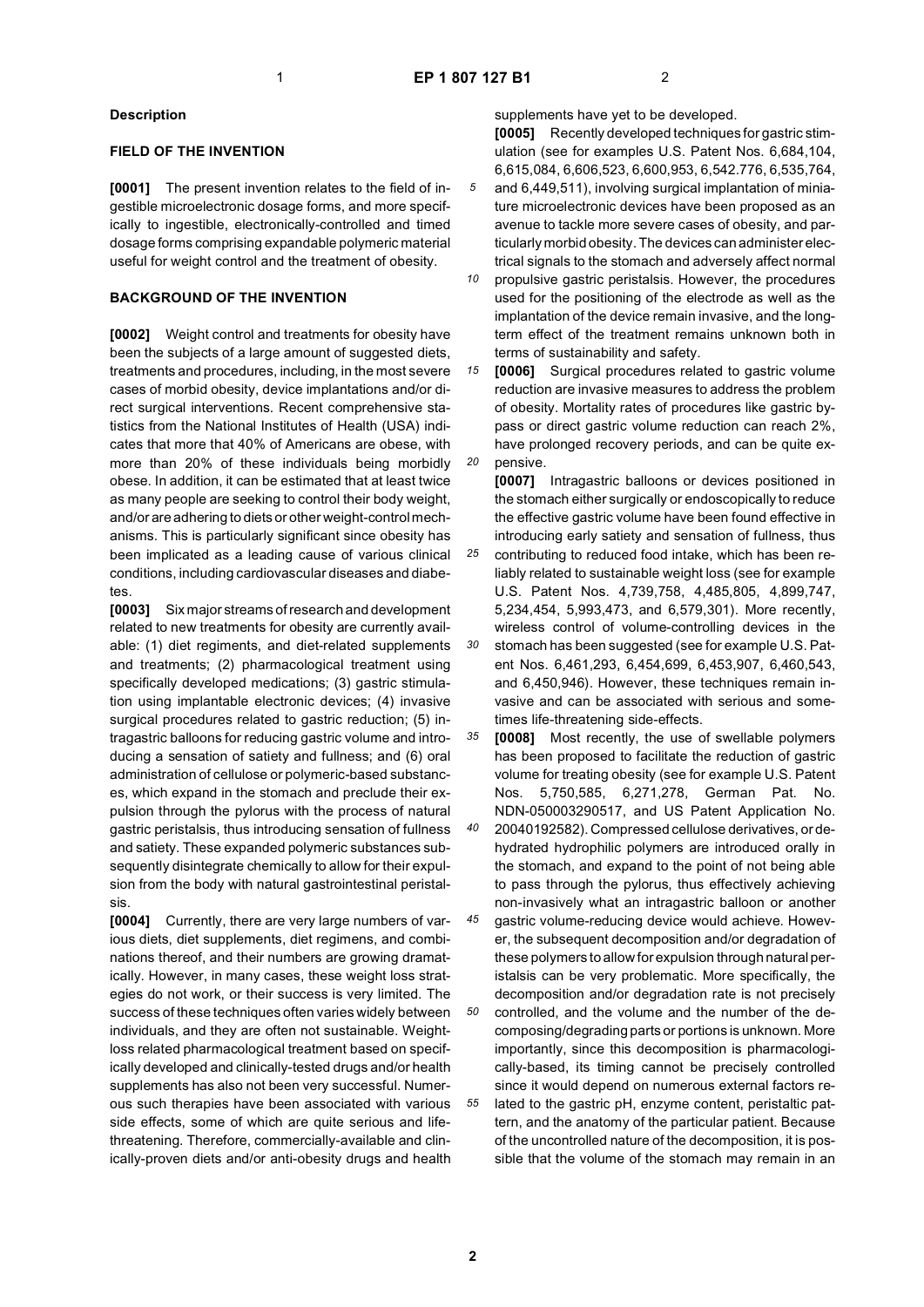expanded state for long intervals of time, which can lead to serious side-effects and significant discomfort. Moreover, improper decomposition and/or degradation may lead to serious complications such as small bowel obstructions.

**[0009]** US 2004/219186 A1 discloses an expandable gastric retention device having a dosage form of a capsule containing a polymeric foam carrying an active agent and a biodegradable coating around the foam, so that the active agent is released for a longer period in the stomach. The device is compressed to a size suitable for oral administration and expands in the stomach. It is possible to select the erosion period of the device in order to adjust the release of the active agent. This device is provided to at least partially suppress appetite.

**[0010]** Consequently, the need has arisen for non-invasive techniques or products that can be easily used for prolonged, and controlled reduction of gastric volume for use in facilitating weight loss, which address some of the problems encountered in the prior art.

#### **SUMMARY OF THE INVENTION**

**[0011]** According to a broad aspect of this invention, there is provided an orally administrable polymer-carrying unit for expanding in a stomach of a mammal to fill a space in the stomach, the polymer-carrying unit including: a carrier; a plurality of polymer molecules expandable in aqueous solutions, releasably coupled to the carrier; and means for selectively decoupling the polymer molecules from the carrier so that the polymer molecules and carrier are released in the stomach, as defined in claim 1.

**[0012]** The decoupling means can include a timer programmable to decouple the polymer molecules at selected intervals of time, resulting in a precisely timed, electronically controlled release of the polymer molecules. Moreover, the timer can be activated to decouple the polymer molecules when desired by using, for example, an external radio-frequency (RF) transmitter. In this embodiment, the decoupling means further comprises a miniature RF receiver. The timer and miniature RF receiver are both operably associated with the carrier. In one embodiment, the carrier has an internal cavity for housing the timer and RF receiver. In a further embodiment, the decoupling means further comprises a battery that may also be housed in the internal cavity of the carrier.

**[0013]** The polymer molecules can be selected from a large variety of different polymers, and can include a mixture of natural clay and/or various types of biocompatible polymers, for example, which is not meant to be limiting, superabsorbent and filler material such as Bentonite, microcrystalline hydrogels and polyolefins. Further, if desired, the polymer molecules can be biodegradable to facilitate the release of the carrier and polymer molecules from the stomach. The polymer-carrying unit may also further include at least one active agent, which can be

releasably associated with either the carrier or the polymer molecules, or both. The active agent may be selected from a wide group of agents, which include, but are not limited to, enzymatic agents, medicinal agents, chemical

*5* agents, or combinations thereof. The polymer molecules may be releasably coupled to the carrier by means of electric forces, magnetic forces, electrostatic forces, electromagnetic forces, frictional forces, a fiber, or piezoelectric hinges.

*10* **[0014]** According to another broad aspect of this invention, there is provided an orally administrable polymer-carrying unit for expanding in a stomach of a mammal to fill a space in the stomach, the polymer-carrying unit including: a carrier having at least one outer surface;

*15 20* at least one coupling member having a first surface and a second surface; a plurality of polymer molecules expandable in the presence of an aqueous solution associated with the first surface of the coupling member; a coupling means for releasably coupling the second surface of the coupling member to the outer surface of the

carrier; and a decoupling means for selectively decoupling the carrier from the coupling member, as defined in claim 4.

*25* **[0015]** The carrier may adopt a wide variety of different shapes, which can include, but are not limited to, sphere-like, triangular-like, pyramid-like, and cube-like shapes. Moreover, the coupling means can be selected from, but are not limited to, an electromagnetic force, a frictional force, piezoelectric hinges, or combinations

*30* thereof. The decoupling means, which may be operably associated with the carrier, can also be quite diverse, and can comprise a timer, a battery, a radio-frequency receiver, or combinations thereof. In one embodiment, the carrier comprises an internal cavity and the decou-

*35 40* pling means comprises an electronic device selected from the group consisting of a timer, a battery, a radiofrequency receiver, or combinations thereof, housed within the internal cavity. In one embodiment, the coupling means can be a frictional force and the decoupling means can be an electromagnet operatively associated with the outer surface of the carrier and means for activating the electromagnet to create a magnetic field. In this embodiment, the coupling member can include a ma-

*45* terial that can be repelled by the magnetic field. In another embodiment, the coupling means can be a piezoelectric hinge and the decoupling means can produce an electric voltage to control motion of the piezoelectric hinge.

*50 55* **[0016]** As mentioned, the polymer molecules can be a mixture of Bentonite and/or a biocompatible polymer, and can be biodegradable. The polymer-carrying unit may also further include at least one active agent, which can be releasably associated with either the carrier or the polymer molecules, or both. The active agent may be selected from a wide group of agents, which include, but are not limited to, enzymatic agents, medicinal agents, chemical agents, or combinations thereof.

**[0017]** According to another broad aspect of this invention, there is provided an arrangement of polymer-carry-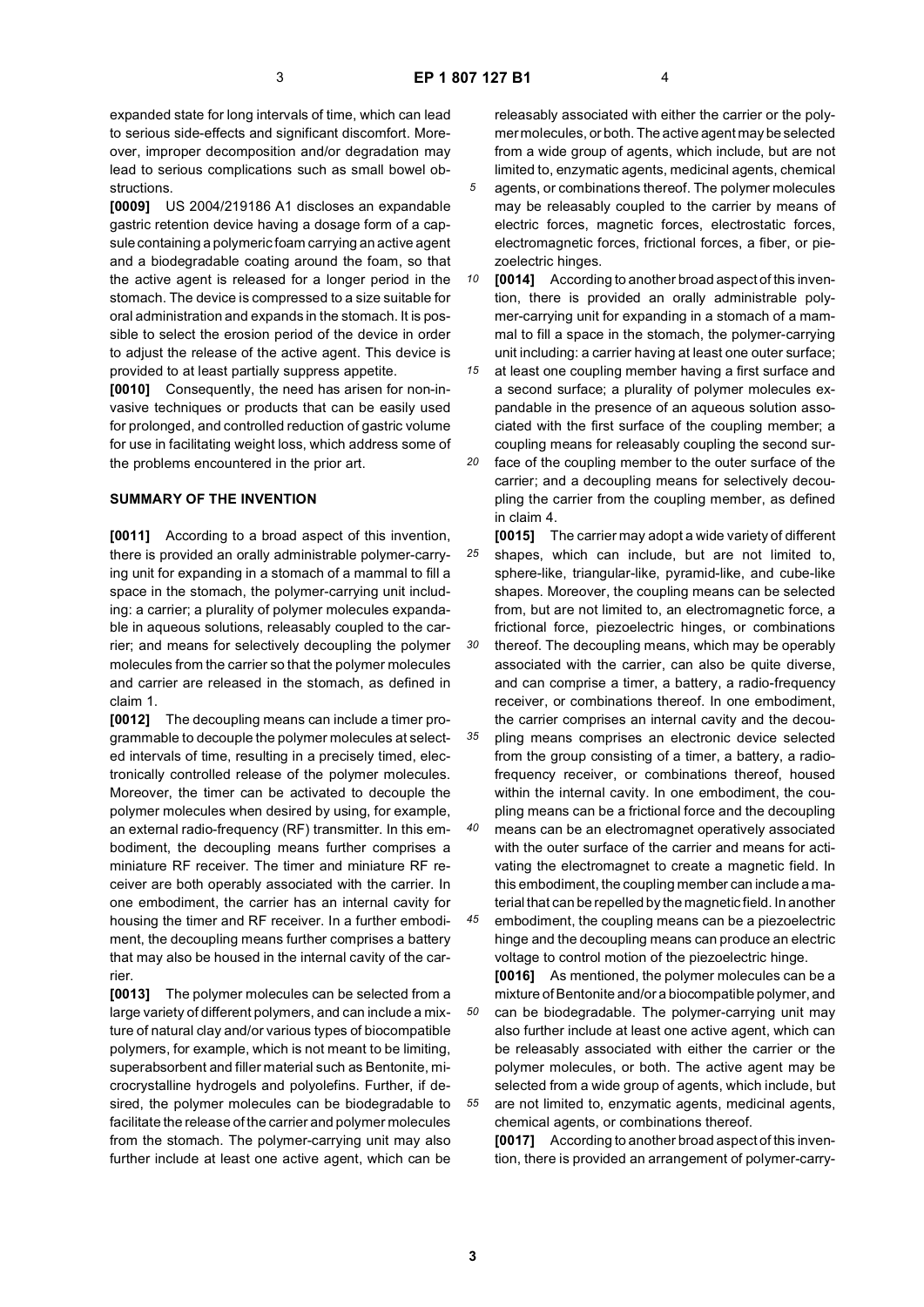*10*

*15*

ing units, the arrangement comprising a first unit and a second unit, wherein the outer surface of the first unit is releasably coupled to the outer surface of the second unit by means of electric forces, magnetic forces, electrostatic forces, electromagnetic forces, or a combination thereof.

**[0018]** According to another broad aspect of this invention, there is provided an orally administrable dosage form, the dosage form comprising: one or more polymer-carrying unit or an arrangement of polymer-carrying units and at least one pharmaceutically acceptable excipient. The dosage form may be a capsule, which can be coated with a pH-sensitive coating layer. The pH-sensitive coating layer can be formulated to prevent dissolution prior to the dosage form reaching the stomach.

*20 25 30 35 40 45* **[0019]** According to another broad aspect of this invention, there is provided an orally administrable polymer-carrying unit comprising: a carrier having an outer surface and an inner surface, the inner surface forming an internal cavity; at least one fiber for releasably supporting a plurality of sacs, the sacs containing polymer molecules, the fiber being threaded into or through the internal cavity of the carrier so that at least one segment of the fiber is located within the internal cavity; a decoupling means located in the internal cavity for decoupling the sacs from the carrier by cutting the internal segment of the fiber so that the sacs are released from the carrier, as defined in claim 13. In one embodiment, the decoupling means comprises an electrical wire located in the internal cavity of the carrier, the electrical wire being heated when desired to melt and cut the internal segment of the fiber. The polymer molecules can be a mixture of Bentonite and/or various types of biocompatible polymers, for example, which is not meant to be limiting, super-absorbent and filler material such as microcrystalline, hydrogels and polyolefins. The polymer molecules can also be biodegradable. According to another broad aspect of this disclosure there is provided a method for the non-invasive reduction of gastric volume, the method comprising the steps of: (a) orally administering at least one polymer-carrying unit as described above; (b) contacting the polymeric-carrying unit with gastric juice to allow for the polymer molecules to expand and prevent the polymer-carrying unit from exiting the stomach; and (c) after a desired period of time, selectively decoupling the polymer molecules from the unit so that exit from the stomach is permitted.

## **BRIEF DESCRIPTION OF THE DRAWINGS**

**[0020]** The present invention, both as to its organization and manner of operation, may best be understood by reference to the following description, and the accompanying drawings of various embodiments wherein like reference numerals are used throughout the several views, and in which:

FIG. 1A is a schematic view of one embodiment of

a polymer-carrying unit according to the invention, with the polymer molecules and sacs in an expanded state.

FIG. 1B is a schematic view of the polymer-carrying unit of FIG. 1A in an encapsulated state.

FIG. 2 is a schematic view of the polymer-carrying unit of FIG. 1A, where the fiber has one cut.

FIG. 3 is a schematic view of the polymer-carrying unit of FIG. 1A, where the fiber has two cuts.

FIG. 4 is a schematic view of another embodiment of a polymer-carrying unit according to the invention having two fibers.

FIG. 5 is a schematic view of the polymer-carrying unit of FIG. 4, where each of the fibers have one cut.

FIG. 6 is a schematic view of the polymer-carrying unit of FIG. 4, where each of the fibers have two cuts.

FIG. 7 is a schematic view of one embodiment of a decoupling means according to the invention.

FIG. 8 is a schematic view of another embodiment of a polymer-carrying unit according to the invention.

FIG. 9 is a schematic view of another embodiment of a polymer-carrying unit according to the invention.

FIG. 10 is a schematic view of another embodiment of a polymer-carrying unit according to the invention.

FIG. 11 is a schematic view of one embodiment of a decoupling means according to the invention.

FIG. 12 is an exploded view of a portion of the decoupling means of FIG. 11.

FIG. 13 is a schematic view of one embodiment of a decoupling means according to the invention.

FIG. 14 is an exploded view of a portion of the decoupling means of FIG. 13.

FIG. 15 is a schematic view of one embodiment of a decoupling means according to the invention.

FIG. 16 is an exploded view of a portion of the decoupling means of FIG. 15.

FIG. 17 is a schematic view of one embodiment of an arrangement of polymer-carrying units according to the invention.

FIG. 18 is a schematic view of one embodiment of

*50*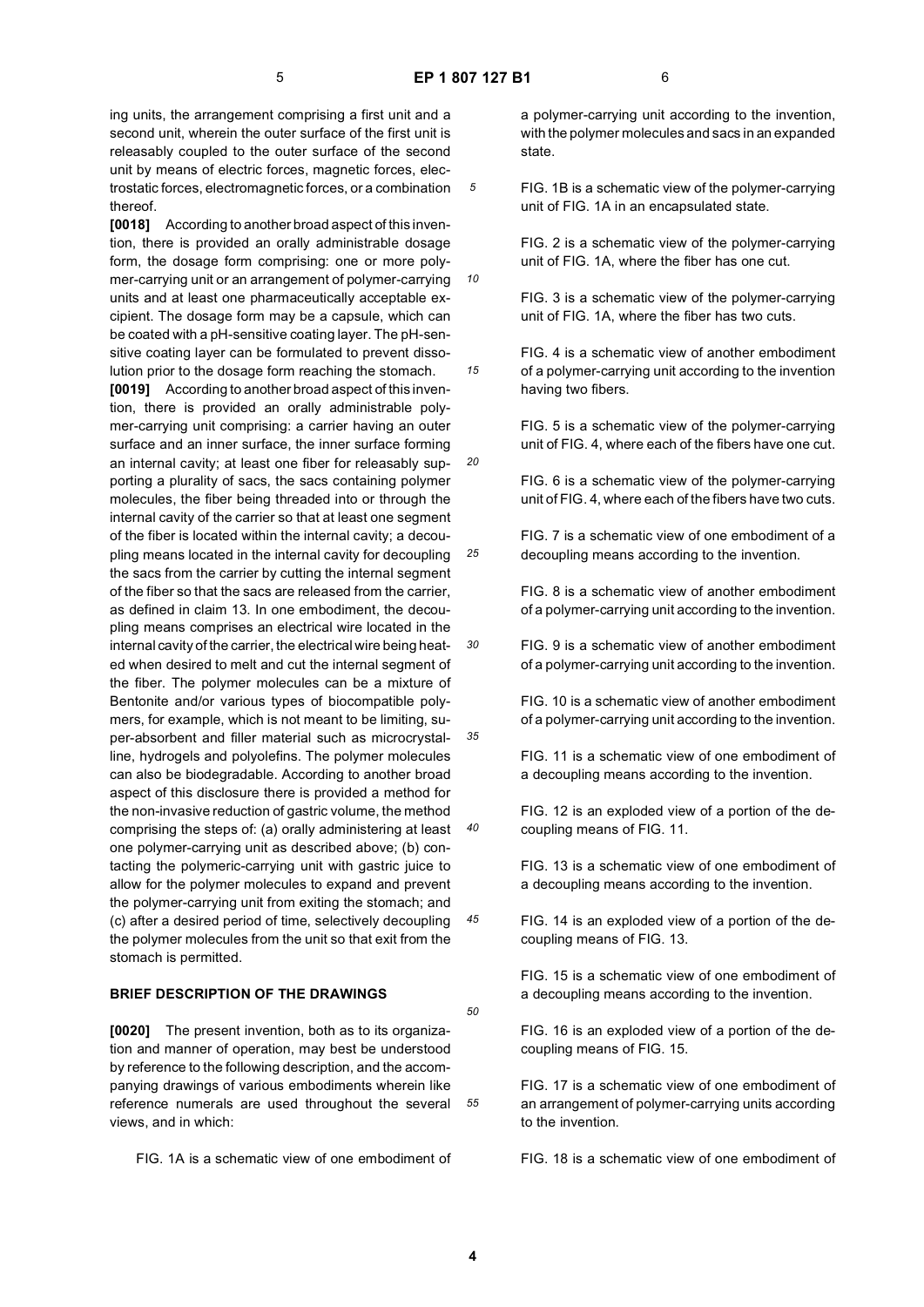*30*

*45*

*50*

an arrangement of polymer-carrying units according to the invention.

FIG. 19 is a schematic view of one embodiment of an arrangement of polymer-carrying units according to the invention.

## **DESCRIPTION OF THE PREFERRED EMBODI-MENTS**

**[0021]** An orally administrable polymer-carrying unit for expanding in a stomach of a mammal to fill a space in the stomach, as described herein, includes at least a carrier; a plurality of polymer molecules expandable in aqueous solutions that are releasably coupled to the carrier; and means for selectively decoupling the polymer molecules from the carrier so that the polymer molecules and carrier are released in the stomach. When the polymer-carrying unit expands in the stomach, the expanded size of the unit is such that passage of the unit through the pylorus is prevented, which can result in the attainment of a sensation of satiety for a specified period of time when the stomach remains filled with the unit.

**[0022]** After a desired amount of time has passed, the decoupling means can be activated in a timed and controlled manner to allow for the disintegration of the polymer-carrying unit by selectively releasing the polymer molecules from the carrier. This disintegration can allow the disintegrated parts of the unit to now pass through the pylorus, and empty from the stomach. The decoupling means can vary widely and can either be pre-programmed before ingestion or programmed after ingestion. Thus, only certain sections of the polymer-carrying unit can be allowed to disintegrate at one time. This can be particularly useful for the facilitation of weight loss and the treatment of obesity. The polymer-carrying unit can be a non-invasive treatment for obesity that can be timed and controlled, which can result in less discomfort to the subject ingesting the unit.

**[0023]** In the embodiment as illustrated in FIGS. 1-3 and the embodiment as illustrated in FIGS. 4-6, the polymer-carrying unit, referred to generally as element 10 and 110, respectively, includes a carrier 12 having an outer surface 68 and an inner surface 70, with the inner surface forming an internal cavity 72. In this embodiment, polymer molecules 22 are carried in a plurality of sacs 76 that are releasably coupled to the carrier 12 by at least one fiber 74. The decoupling means 26 for selectively decoupling polymer-containing sacs 76 is located in internal cavity 72 and operates to cut fiber 74 to release the sacs. Desirably, fiber 74 is arranged so as to maximize coverage of carrier 12 with sacs 76. If desired, sacs 76 can be supported by fiber 74 through rings 80, as shown in FIGS. 1-6.

**[0024]** In the embodiment illustrated in FIGS. 1-3, fiber 74 can be threaded through internal cavity 72 of the carrier to form a closed loop so that at least one segment of fiber 74 is located within the internal cavity. Fiber 74 can

enter carrier 12 at first location 82 through apertures 84 and 86, forming an internal fiber segment 120, and also at second location 88, through apertures 90 and 92, forming internal fiber segment 122. Of course, if desired, more than two locations can also be used.

**[0025]** In the embodiment illustrated in FIGS. 4-6, at least two fibers 74, 75 can be connected to carrier 12. As shown in FIG. 13, one fiber 75 can be connected to carrier 12 at aperture 86 of first location 82, and aperture

*10 15* 92 of second location 88, while the other fiber 74 can be connected to carrier 12 at aperture 84 of first location 82 and aperture 90 of second location 88. In this manner, both fibers 74, 75 can have a segment 124, 126, 128, 130 located within internal cavity 72, which may facilitate cutting, as will be discussed below.

**[0026]** In the embodiments illustrated in FIGS. 1-6, polymer molecules 22 can include any polymer that can expand when in contact with aqueous solutions, and can include, but are not limited to, natural clays (for example,

*20 25* which is not meant to be limiting, Bentonite), microcrystalline hydrogels, polyolefins, polyvinyl alcohol, poly (ethyloxazoline), polyvinylacetate-polyvinylalcohol copolymers, poly(2-hydroxyethylacrylate), poly(2-hydroxyethylmethacrylate), polyacrylic acid, and copolymers thereof, polysaccharides, water soluble proteins, polynu-

cleic acids, or a combination thereof. Polymer molecules 22 can be made, if desired, of polyacrylic acid and a crosslinker by solution or suspension polymerization, using the type and quantity of crosslinker to control the

swelling capacity and the gel modulus. The synthesis and use of such polymer molecules have been previously described in the following references: (1) Buchholz and Peppas, Superabsorbent Polymers, ACS Symposium Series, 1994; (2) Buchholz and Graham, Modern Super-

*35 40* absorbent Polymer Technology, John Wiley & Sons, 1998; and (3) Biocompatible/Biodegradable Materials (Tutorial). Sigma-Aldrich, 2005, available online at: http: //www.sigmaaldrich.com/Area of Interest/Chemistry/Materials Scienc e/BiocompatibleBiodegradable/Tutorial.html.

**[0027]** Sacs 76 can be made of an expandable permeable liner. The permeable liner should be able to allow aqueous solutions to enter sacs 76 and contact polymer molecules 22 to allow for their expansion. In one embodiment, sacs 76 can be made from natural cellulose fiber

or specialty fiber through spun laced process, spun-bonded polypropylene or absorbable haemostatic oxidised regenerated cellulose (commercially available under the name Curasel), and are initially folded, containing the non-expanded polymer molecules. It may be

*55* desirable that the material used to construct sacs 76 be expandable, so as to concurrently expand with polymer molecules 22. As a safety feature, sacs 76 may be made of biodegradable material, so as to allow for biodegradation after several days. Moreover, fiber 74, 75 and rings 80 can also be made of a biocompatible material, which can include, but are not limited to, P-767, Azdel fiber or unreinforced Nylon 612. However, it may be desirable to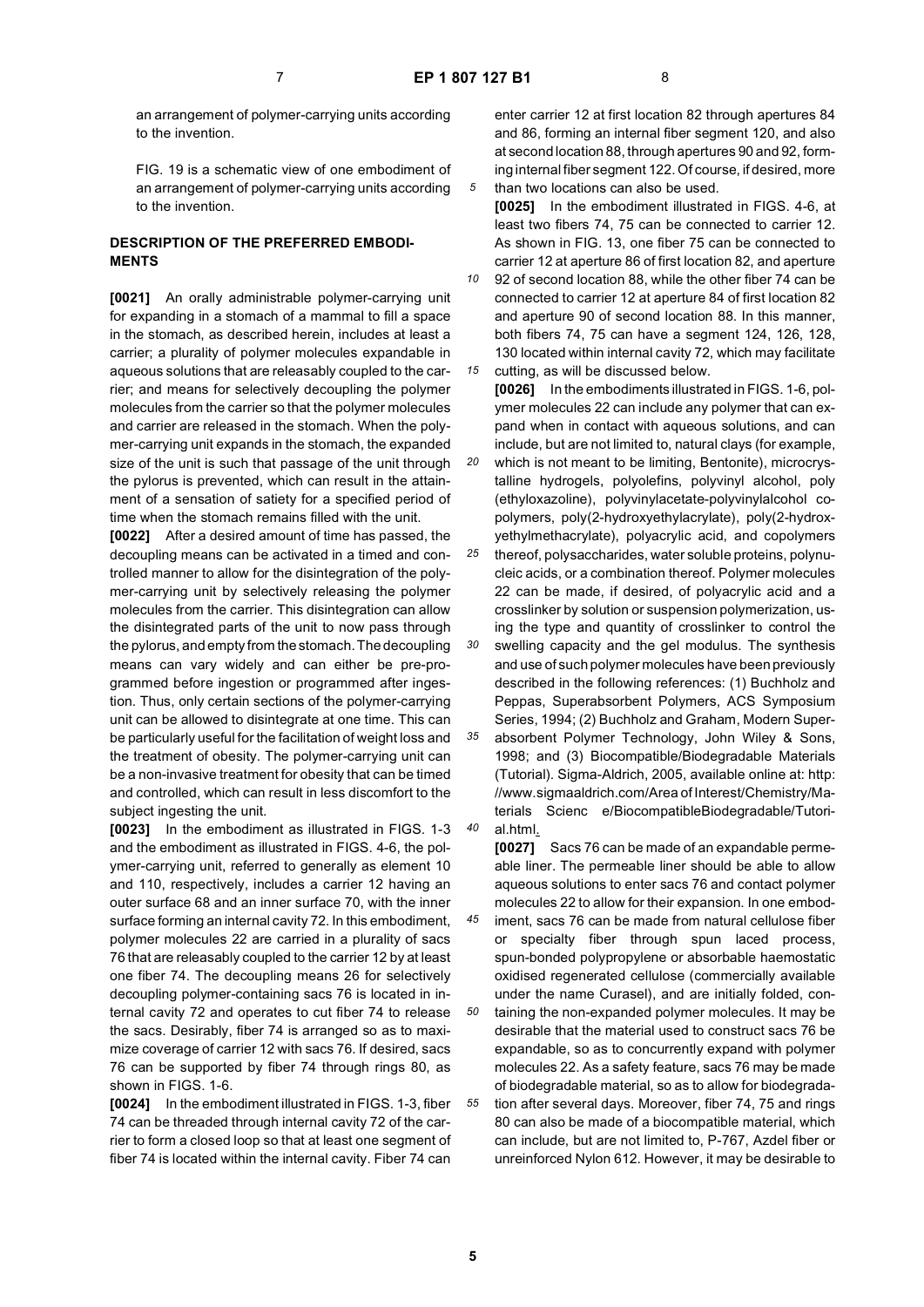select a material for fiber 74, 75 capable of withstanding the maximum peristaltic force present in the stomach to prevent release of sacs 76.

**[0028]** Decoupling means 26, which can be located within internal cavity 72, can be used to cut an internal segment of fibers 74 and/or 75 to decouple or release sacs 76 when exit from the stomach is desirable. As shown in FIGS. 2, 3, 5 and 6, fibers 74 and/or 75 can be cut either at one location or at more than one location. Of course, additional cuts can also be made if desired. One way of cutting can be melting the internal segment of the fiber. Once fibers 74 and/or 75 is/are cut, sacs 76 can become separated from polymer-carrying unit 10.

**[0029]** Decoupling means 26 can take a variety of different forms. In the embodiment illustrated in FIG. 7, decoupling means 26 can include an electrical wire 100. When appropriate electric current flows through wire 100, its temperature in the area where it contacts fibers 74 and/or 75 increases, and the fiber(s) melts. Fibers 74 and/or 75 is/are preferably comprised of a material having a low melting point. In one embodiment, fibers 74 and/or 75 can have a melting point of about 45°C to about 180°C, for example, P-767, Azdel fiber or unreinforced Nylon 612. An electronically-controlled microheater 102 can be used to provide electrical wire 100 with the required energy to cut fiber 74. In one embodiment, microheater 102 can generate sufficient energy to raise the temperature of electrical wire 100 to about 10°C above the melting point of fiber 74, by allowing an impulse current of appropriate magnitude to flow through the wire. Wire 100 can be connected to an output electronic stage 83, which can be controlled by at least one timer 85 (as shown in FIG. 7). An RF receiver 87 and battery 89 can also be used to control wire 100 in a timed and controlled manner. The timer(s), which can be pre-programmed, or can be controlled by the RF receiver, can be coupled to an electronic output stage designed with standard power transistors, which can deliver the necessary current to the electrical wire, so that the microheater increases its temperature above the melting point of the fiber, holding the sacs containing the expanded polymer molecules. For example, which is not meant to be limiting, fiber 74 can be cut at several locations, wherein each cut is performed over a certain period of time to allow for partial disintegration, or in embodiments including more than one fiber, i.e., fibers 74, 75, only one fiber may cut at a certain time. If desired, separate electronic devices may be used for each fiber 74, 75, or for each cut.

**[0030]** In the embodiment illustrated in FIG. 1B, polymer-carrying unit 10 can be contained within a shell 81, with sacs 76 in a folded conformation to facilitate oral administration. Shell 81 can be made of a variety of different materials, which can include, but are not limited to, pH-sensitive materials that will only dissolve under certain conditions, for example, the pH of the stomach. The material used to make the shell can be the same material, for example, gelatine or cellulose, used to make pharmaceutical capsules known in the art. Various sizes

of shells can be used, as long as they are swallowable by the patient.

*5 10* **[0031]** FIGS. 8, 9, and 10 illustrate, in a schematic view, other embodiments of polymer-carrying units, 210a, 210b and 210c according to this invention, which can be used to facilitate weight loss and to treat obesity, wherein the polymer molecules are releasably coupled to each unit by different coupling means. Accordingly, each unit will have a decoupling means specific for the particular coupling means.

*15* **[0032]** In general, each polymer-carrying unit 210a, 210b, 210c includes a carrier 212 having an outer surface 214, at least one coupling member 216 having a first surface 218 and a second surface 220, a plurality of polymer molecules 222 associated with first surface 218 of coupling member 216, and a coupling means 224 for releasably coupling second surface 220 to outer surface 214. Each unit further comprises a decoupling means for selectively decoupling carrier 212 from coupling member

- *20* 216, which decoupling means will be discussed in more detail below. Decoupling means can allow for polymercarrying unit 210a, 210b, 210c to disintegrate and pass through the pylorus after a certain, controllable period of time.
- *25* **[0033]** Carrier 212 can be made of a wide variety of different materials, which can include, but are not limited to electrically non-conductive silicon and other biocompatible materials such as composite acrylics. The carrier can adopt a wide variety of different shapes. For example,

*30 35* which is not meant to be limiting, carrier 212 can adopt a sphere-like shape, a triangular-like shape, a pyramidlike shape, or a cube-like shape. Preferably, the carriers comprises internal cavity 272, as shown in FIGS. 8-13, which houses the necessary electronics. The electronics

can be insulated and may be further encapsulated within the internal cavity of the carrier using electrically nonconductive silicon and other biocompatible materials such as composite acrylics.

*40* **[0034]** As discussed above for the embodiments shown in FIGS. 1-6, polymer molecules 22 can include any polymer that can expand when in contact with aqueous solutions, and can include, but are not limited to, natural clays (for example, which is not meant to be limiting, Bentonite), microcrystalline hydrogels, polyolefins,

*45 50* polyvinyl alcohol, poly(ethyloxazoline), polyvinylacetatepolyvinylalcohol copolymers, poly(2-hydroxyethylacrylate), poly(2-hydroxyethylmethacrylate), polyacrylic acid, and copolymers thereof, polysaccharides, water soluble proteins, polynucleic acids, or a combination there-

*55* of. Moreover, they can be prepared using a variety of different methods, also discussed above. **[0035]** In the embodiments illustrated in FIGS. 8-10, polymer molecules 22 can be coupled to first surface 218 of coupling member 216 through a variety of different methods. In one embodiment, polymer molecules having high densities can be deposited onto the first surface of the coupling member directly. In another embodiment, the polymer molecules may be coupled to the first surface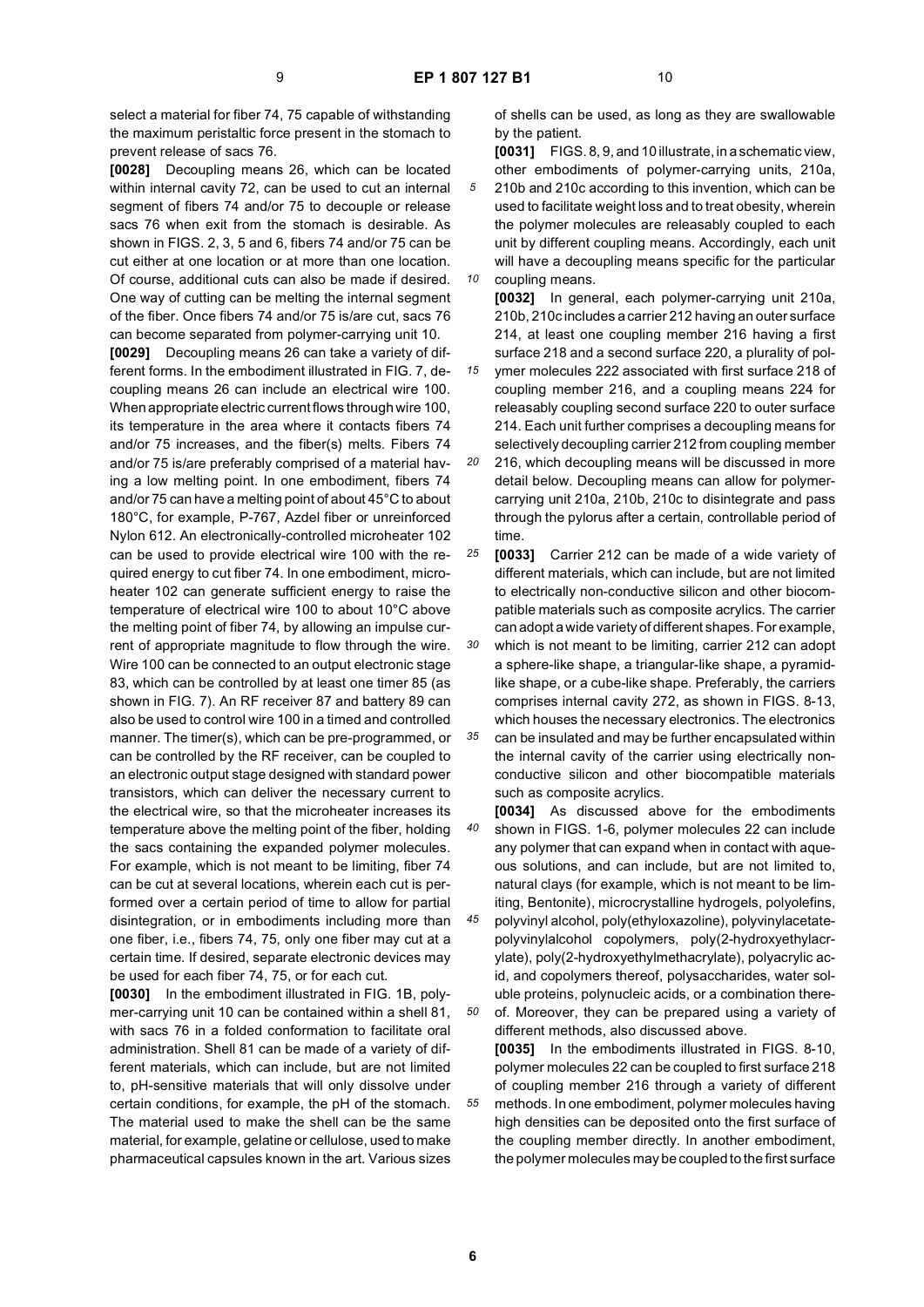*10*

*35*

*40*

*45*

*50*

*55*

using glue. The glue may be selected from a wide variety of different glues, which can include, but are not limited to, medical glues such as medical grade cyanoacrylate adhesive. In another embodiment (not shown), the polymer molecules may be inserted into a sac made from a permeable absorbable liner. This liner may be made from a variety of different products, which can include, but are not limited to, medical gauze and the like. The sac may then be attached to the first surface of the coupling member through different ways, including, but not limited to, suturing and/or gluing.

**[0036]** FIGS. 8-13 illustrate that coupling member 216 can be coupled to outer surface 214 in a wide variety of different ways through coupling means 224, which can include, but is not limited to, a frictional force (FIGS. 8, 9, 11, 13, and 14) and piezoelectric hinges (FIGS. 10, 15, and 16), or combinations thereof. Decoupling means, which can be used to decouple coupling member 216 from outer surface 214 can include, but is not limited to, means for producing an electromagnetic force, means for producing electromagnetically-induced vibrations, means for producing piezoelectricity, and various electronic devices, which can include, but are not limited to, timers, microcontrollers, power transistors with high impulse current delivery capabilities, batteries and/or radiofrequency receivers and transmitters. These devices may be used to program the unit to disintegrate after a desired amount of time prior to ingestion or after ingestion. For example, which is not meant to be limiting, radiofrequency receivers can receive a signal from a transmitter and allow for the activation of decoupling means after ingestion of polymer-carrying unit 210a, 210b, 210c. Alternatively, again without limiting, the timer(s) can be pre-programmed to initiate the disintegration of the device after a certain period of time, and without the need for external communication with a transmitter.

**[0037]** FIGS. 11 and 12 are illustrative of one embodiment of a decoupling means, referred to generally as element numeral 226a, useful with the polymeric-carrying unit as illustrated in FIG. 8. In the unit of FIG. 8, coupling means 224 comprises a frictional force that is created by the outer surface 214 of the carrier tightly meshing with coupling member 216. In order to prevent separation of coupling member 216 to outer surface 214, the frictional force should desirably be of sufficient strength to overcome normal peristaltic movement in the stomach. In one embodiment, the frictional force is set to be at least 2 Newtons. This value may be calculated assuming that a maximum peristaltic pressure of 150 mmHg exerted on a fully expanded polymer on a coupling member 216 having dimensions of 1 cm square is about 1.5 Newtons. Of course, this value may be different depending on the dimensions of coupling member 216. As shown in FIG. 11, outer surface 214 includes at least two projections 228 and 230, which can engage indent 232 of coupling member 216 and can create a sufficiently strong mechanical frictional force.

**[0038]** To break the frictional force holding coupling

member 216 to outer surface 214, an electromagnet can be used as decoupling means 226a, as illustrated in FIGS. 11 and 12. As shown in FIGS. 11 and 12, a wire 234 is wrapped around the outer surface 214 of carrier 212. Coupling member 216 can be made of a biocompatible material with high magnetic permeability, AISI Type 316L Stainless Steel. Outer surface 214 and cou-

pling member 216 can be repelled from one another by inducing an electrical current through wire 234 surrounding outer surface 214. In one embodiment, this electrical current is set to be strong enough so that the resulting

magneto-motive force overcomes coupling means 224 (i.e., the frictional forces keeping outer surface 214 and coupling member 216 together).

*15 20 25* **[0039]** As shown in FIG. 12, the electromagnet can include N turns of wire 234 carrying a current I around a core of outer surface 214 of cross-sectional area S and constant permeability  $\mu_c$ . The repelling force exerted on coupling member 216, assuming that the member has permeability  $\mu_b$  and cross-section  $S_b$ , can be calculated as follows. It should be noted that the following calculation assumes that a gap is present between coupling member 216 and outer surface 214 (as shown in FIGS. 8, 11 and 12), and that this gap has the same cross-sectional area as outer surface 214 (see Fig. 12).

*30* **[0040]** If it is assumed that coupling member 216 is slightly separated from outer surface 214 by an air gap of width Z, the magnetic flux Φ passing through the core and the gap can be obtained as a magnetic voltage drop around the entire magnetic circuit, which subsequently can be related to the magneto-motive force produced by the electromagnet.  $\Phi$  is expressed as:

# $\Phi$  = NI/ (Rc+Rb+2Rg)

where Rc=Lc/( $\mu_c$ \*S) Rb=Lb/( $\mu_b$ \*Sb) and Rg=z/( $\mu_0$ \*S) are the reluctances of the core of outer surface 214, coupling member 216 and the air gap, respectively. The repelling force, Fm, acting on coupling member 216 can be expressed as:

$$
Fm = -(\Phi^2)/(\mu_0^*S)
$$

**[0041]** Since the magnetic permeabilities of outer surface 214 and coupling member 216 are much larger than  $\mu_0$ , the equivalent reluctance can be mainly dominated by the air gaps reluctance. Lengths Lc and Lb can be set to 1cm, and S and Sb can be sections of 1 mm x 1cm. **[0042]** The force required to repel coupling member 216 should be larger than the mechanical friction holding the member to outer surface 214 (which can be estimated

to be 2 Newtons). If such a repelling force is needed for a 0.25 mm gap between outer surface 214 and coupling member 216, 100 windings of the electromagnet would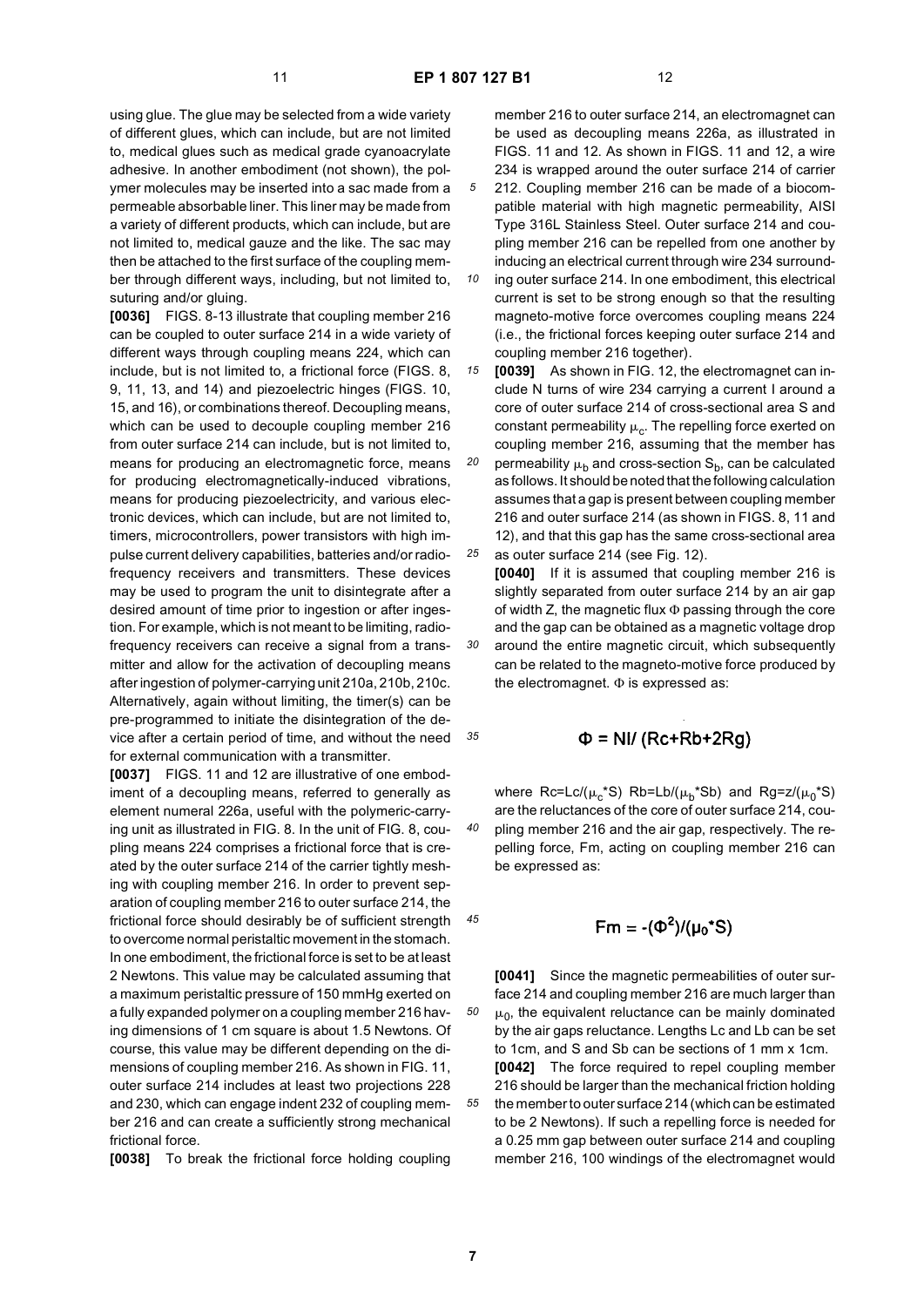be required for a 1 A impulse current.

**[0043]** As discussed above, decoupling means 226a can be activated after a certain amount of time has passed. FIG. 11 illustrates that decoupling means 226a, including the electromagnet discussed above, can be activated through a plurality of electronic devices. In this embodiment, carrier 12 has an internal cavity 272 for housing these electronic devices. These electronic devices can include, but are not limited to, a timer 236, a battery 238, and/or a radio-frequency (RF) receiver 240. As shown in FIG. 11, timer 236, battery 238 and RF receiver 240 are all electronically connected. Further, timer 236 can be connected to outer surface 214, which has wire 234 wrapped around it, through wires 242 to allow for controlled repulsion of coupling member 216 from outer surface 214. To protect the electronic devices, it may be desirable to cover each device with an insulating material, such as nylon or silicon. In one embodiment, the insulating material is oxide.

**[0044]** In one embodiment (not shown), separate electronic devices can be used to control the decoupling of each coupling member from the carrier of the polymer-carrying unit. By having a separate electronic timing control, different disintegration patterns can be used. For instance, a separation to two parts consisting of Y/2 units might occur after 2 hours, a separation to 4 smaller parts consisting of Y/4 units might occur after 3 hours, etc.

**[0045]** In the polymeric-carrying unit embodiment shown in FIG. 9, coupling means 224 includes frictional force. It is understood that the frictional force must be of sufficient strength to prevent separation of coupling member 216 from outer surface 214. In this embodiment, outer surface 214 can further include at least two pegs 244 and 246, which can engage indents 248 and 250, respectively, of coupling member 216 and thus create a sufficiently strong mechanical frictional force.

**[0046]** To break the frictional force holding coupling member 216 to outer surface 214, an electromagnet is used in decoupling means, the decoupling means referred to generally as element numeral 226b, as illustrated in FIGS. 13 and 14. As illustrated in FIGS. 13 and 14, an electromagnet 252 can be embedded within outer surface 214. Electromagnet 252 can be formed by wrapping a wire 254 around a ferromagnetic core 256 in multiple windings, while coupling member 216 can embed at least one biocompatible permanent magnet 258, for example bonded Neodymium Iron Boron.

**[0047]** In this embodiment of decoupling means 226b, outer surface 214 and coupling member 216 can be repelled from one another by inducing vibrations due to the magnetic interaction between permanent magnet 258 embedded in coupling member 216 and electromagnet 252 embedded in outer surface 214. Specifically, an alternating electrical current flowing through wire 254 of electromagnet 252 can cause the poles of the electromagnet to alternate, thus repelling or attracting coupling member 216 to outer surface 214 until these vibrations become strong enough so that the friction force holding

them together is overcome. It may be desirable that this electrical current be sufficiently strong to ensure that the resulting magneto-motive force can introduce sufficiently strong vibrations to overcome coupling means 224.

*5* **[0048]** As shown in FIG. 14, electromagnet 252 can consist of N windings of single-loop wire 254 with a winding radius of r, carrying an alternating current I around a core of cross-sectional area S and constant permeability  $\mu_c$ . Assuming permanent magnet 258 embedded in cou-

*10* pling member 216 is made from bonded Neodimium Iron Boron of dimensions 0.5 x 0.5 cm, giving a magnetic field Bo = 0.7 T, and electromagnet 252 embedded in outer surface 214 has similar dimensions with 10 to 20 windings, then the magnetic field produced by the electro-

*15 20* magnet Bi =  $\mu_c$  NI/2r can also reach the same value, which for convenience will be labeled with B. Consequently, outer surface 214 and coupling member 216 can be subjected to dynamic attraction and repulsion changing with the alternating current controlling electromagnet 252. Thus, vibrations can be introduced with maximum

repelling and attracting force of  $F = I.r.B$ . **[0049]** As discussed above for decoupling means 226a, decoupling means 226b can also be controlled

*25* through a variety of electronic devices such as timer 236, battery 238 and/or RF receiver 240. Moreover, the electronic devices can allow selective disintegration of polymer-carrying unit 210, by uncoupling coupling member 216 from outer surface 214 only at certain, specific locations on the unit.

*30* **[0050]** In the embodiment shown in FIG. 10, coupling means 224a includes piezoelectric hinges 260, while decoupling means includes electrodes which produce an electric voltage. Piezoelectric hinges 260 can be used to couple coupling member 216 to outer surface 214, and

*35* are hingedly connected to outer surface 214. The piezoelectric hinges can be made of a zinc oxide-based biocompatible piezoelectric material, for example one produced by Gredmann, San Jose, CA. In one embodiment, piezoelectric hinges 260 can have dimensions of about

*40* 2 to about 3 mm in height, and about 0.2 to about 0.5 mm in width. In one embodiment, piezoelectric hinges 260 can adopt a general "r"- like conformation.

**[0051]** As shown in more detail in FIGS. 15 and 16, coupling member 216 includes a plurality of apertures 264 through which piezoelectric hinges 260 can be in-

*50* serted to couple coupling member 216 to outer surface 214. As discussed above, it may be desirable that piezoelectric hinges 260 exert a holding force sufficiently greater than the maximal peristaltic force in the stomach to prevent decoupling of coupling member 216 and outer surface 214.

**[0052]** To displace piezoelectric hinges from a coupling position to an uncoupling position in apertures 264, an electric voltage can be applied through electrodes 262 of the decoupling device shown in FIG. 16, referred to generally as element numeral 226c. In one embodiment, by applying electric voltage to piezoelectric hinges 260, a displacement ranging between 10 to 20% from the cou-

*55*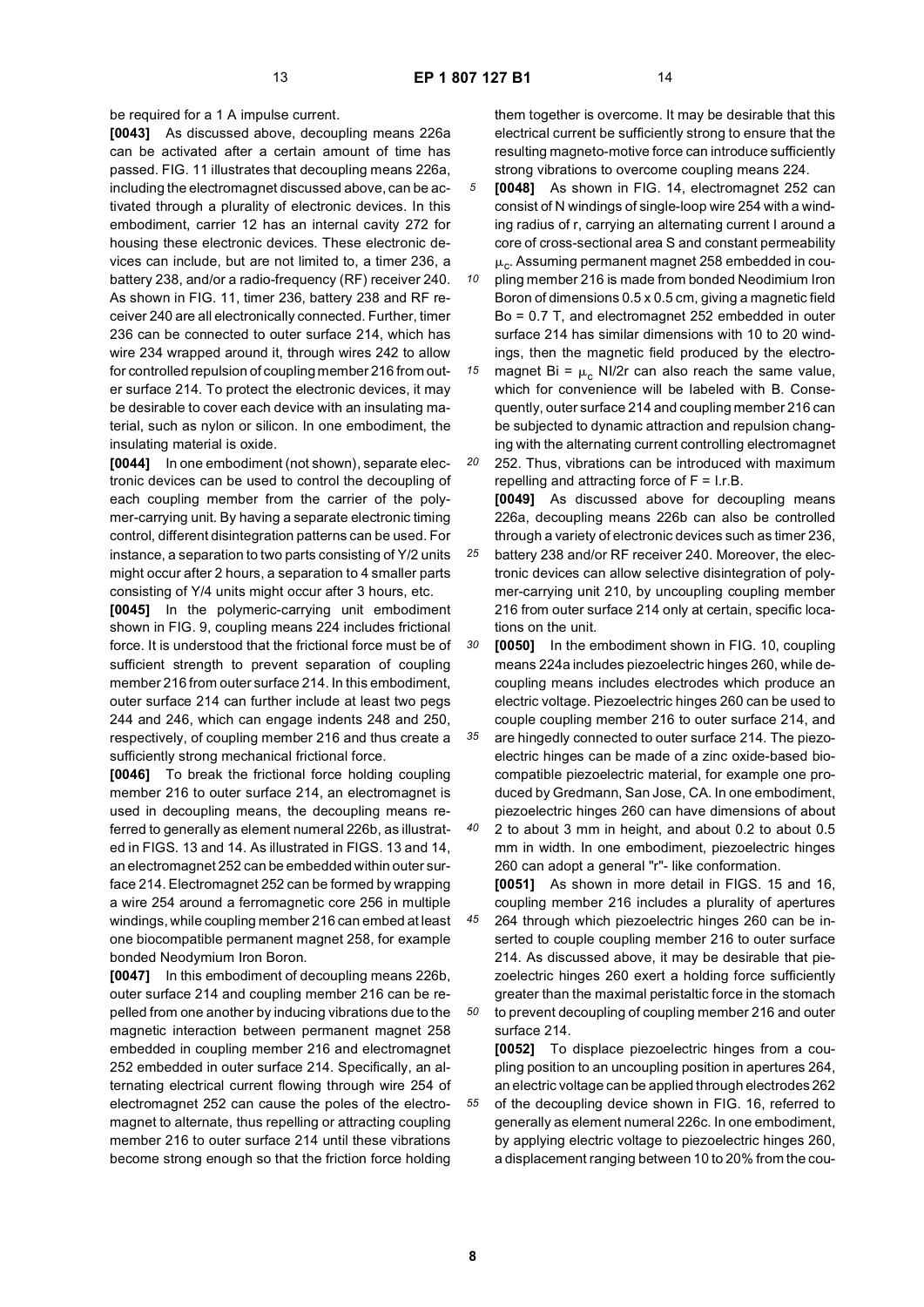pling position to the uncoupling position can be produced, which can allow for the piezoelectric hinges to detach from coupling member 216 and exit through apertures 264 in coupling member 216. In the uncoupling position, piezoelectric hinges 260 can no longer engage and retain coupling member 216, which can be released from outer surface 214.

**[0053]** Decoupling means 226c useful in the embodiment illustrated in FIG. 10, can be controlled through a variety of electronic devices such as timer 236, battery 238 and/or RF receiver 240, as shown in FIGS. 10 and 15. Moreover, the electronic devices can allow selective disintegration of polymer-carrying unit 210, by uncoupling coupling member 216 from outer surface 214 only at certain, specific locations on the unit.

**[0054]** FIGS. 17-19 illustrate further embodiments according to the invention. In these embodiments, a plurality of polymer-carrying units can be interconnected to form an arrangement. In the embodiment illustrated in FIG. 17, one of the outer surfaces 314 of polymer-carrying unit 310a is extended by means of a spacer 317 and has a wire 334 operably attached at its extremity. Another polymer-carrying unit 310b also has an extended outer surface 314, which is extended by means of spacer 317 and is adapted to frictionally receive the extended outer surface of polymer-carrying unit 310a as described above. Decoupling means can be used to decouple the polymer-carrying units as described above. Moreover, as discussed above, decoupling means dedicated only to the decoupling of one unit from another may be used to allow for partial disintegration of the arrangement.

**[0055]** In the embodiment shown in FIG. 18, outer surface 314 of polymer-carrying unit 310c is extended by means of a spacer 317. Outer surface 314 can include electromagnet 352 embedded at its extremity. Outer surface 314 of polymer-carrying unit 310d is also extended by means of spacer 317 and the outer surface extremity includes a biocompatible permanent magnet 358 embedded therein. Outer surface 314 of polymer-carrying unit 310c further includes pegs 344 and 346, which are frictionally received by the outer surface of polymer-carrying unit 310d, as described above. Decoupling means can be used to decouple the polymer-carrying units, as described above. Moreover, as discussed above, decoupling means dedicated only to the decoupling of one unit from another may be used to allow for partial disintegration of the arrangement.

**[0056]** In the embodiment illustrated in FIG. 19, one of the outer surfaces 314 of polymer unit 310f can be extended by means of a spacer 317, and can include piezoelectric hinges 360. One of the outer surface 314 of polymer-carrying unit 310e can also be extended by a spacer 317 and can include apertures 364 for receiving the hinges, as described above. Decoupling means can be used to decouple the units as described above. Moreover, as described above, decoupling means dedicated only to the decoupling of one unit from another may be used to allow for partial disintegration of the arrangement.

**[0057]** It may be desirable to include spacers 317 within polymer-carrying unit 10 in order to allow for the addition of various active agents. Active agents may be selected from the group consisting of enzymatic agents, medicinal agents, chemical agents, or combinations thereof. For example, which is not meant to be limiting, it may be desirable to deliver various pharmaceutical agents that also facilitate weight loss, or enzymes that may accelerate degradation of polymer molecules 322.

*10* However, the active agents can also be added to sacs 376, or associated with polymer molecules 322. **[0058]** According to another embodiment of this invention, there is provided an orally-administrable pharmaceutical dosage form including at least one polymer-car-

*15* rying unit and, if desired, a pharmaceutically acceptable excipient such as binders, fillers and disintegrants, for example, starch. The pharmaceutical dosage form may take various forms, which include, but are not limited to, liquids, soft substances, powder-like substances, and

*20 25* hard pharmaceutical substances such as soft capsules, hard capsules and tablets. In one embodiment, the pharmaceutical dosage form is a capsule. In another embodiment, the capsule can be coated with a pH-sensitive coating. The pH-sensitive coating may prevent dissolution until the stomach reached, to prevent contact be-

*30 35 40* tween polymer molecules 22 and aqueous solutions. **[0059]** The administration of a polymer-carrying unit or a dosage form including at least one polymer-carrying unit can be used as a non-invasive technique for the reduction of gastric volume. The unit or a dosage form including at least one unit can be administered by mouth, where it will reach the stomach. Once in the stomach, the polymer molecules can be contacted with aqueous solutions, which will result in their expansion. The expanded polymer molecules, which cannot pass through the pylorus, can fill a significant portion of the volume of the stomach, resulting in the attainment of a feeling of satiety. After a desired period of time has passed, polymer molecules can be selectively decoupled from the unit, or portions of the dosage form can be selectively decoupled from one another, in order for the decoupled

portions to exit the stomach through normal peristaltic movement.

# **Claims**

*45*

*50*

*55*

**1.** An orally administrable polymer-carrying unit for expanding in a stomach of a mammal to fill a space in the stomach, the polymer-carrying unit comprising:

(a) a carrier;

(b) a plurality of polymer molecules, expandable in the presence of an aqueous solution, releasably coupled to the carrier by means of at least one fiber; and

(c) means for selectively decoupling the polymer molecules from the carrier so that the polymer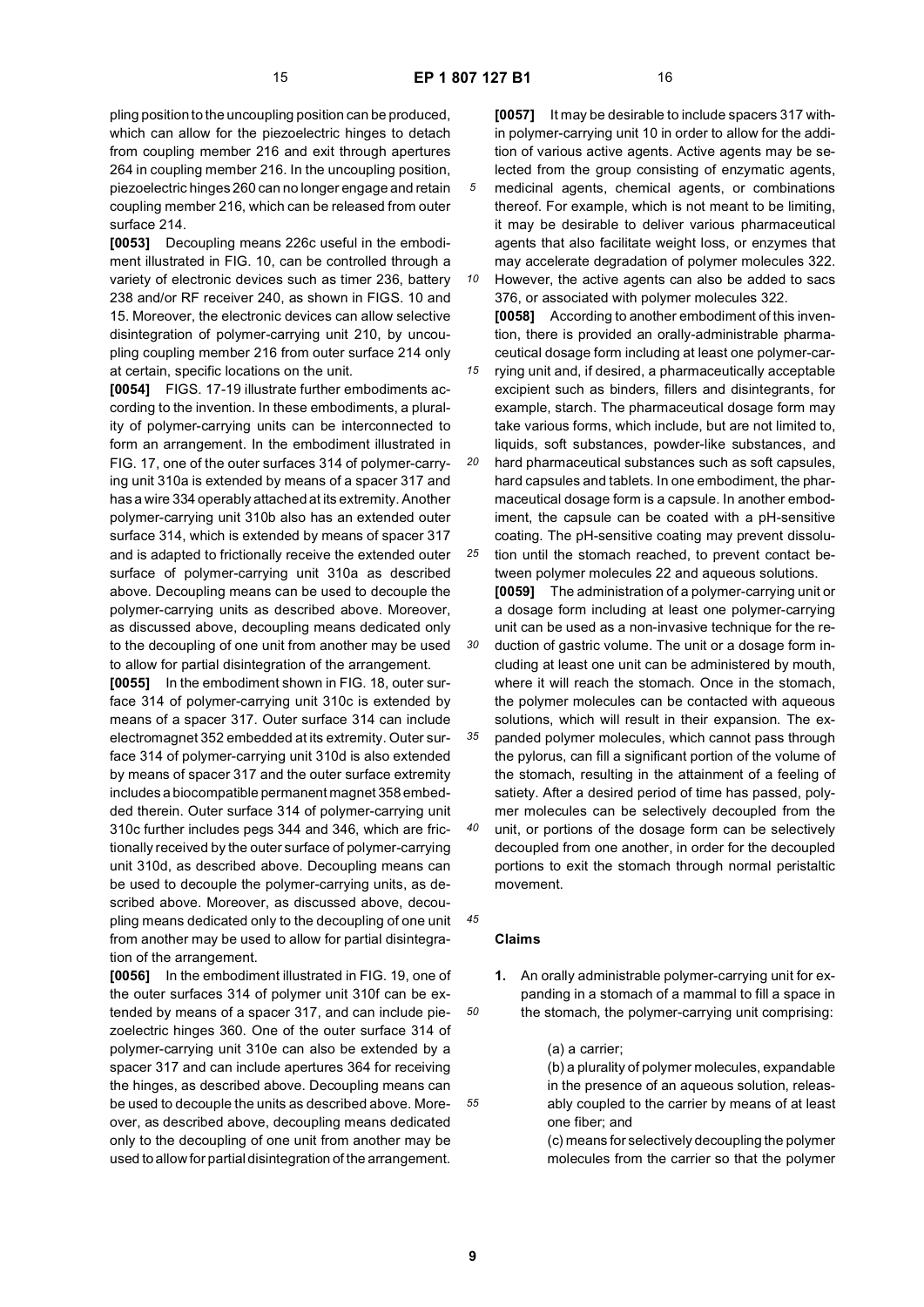*10*

*20*

*25*

*30*

*35*

*40*

*45*

*50*

*55*

molecules and carrier are released in the stomach.

- **2.** The polymer-carrying unit of claim 1, wherein the decoupling means comprises a timer programmable to decouple the polymer molecules at selected intervals of time or when desired.
- **3.** The polymer-carrying unit of claim 1, further comprising at least one active agent releasably associated with either the carrier or the polymer molecules, or both.
- **4.** An orally administrable polymer-carrying unit for expanding in a stomach of a mammal to fill a space in the stomach, the polymer-carrying unit comprising:

(a) a carrier having at least one outer surface; (b) at least one coupling member having a first surface and a second surface;

(c) a plurality of polymer molecules, expandable in the presence of an aqueous solution, associated with the first surface of the at least one coupling member;

(d) a coupling means for releasably coupling the second surface of the at least one coupling member to the outer surface of the carrier, wherein the coupling means is selected from the group consisting of means for producing an electromagnetic force, means for producing a frictional force, piezoelectric hinges, or combinations thereof; and

(e) a decoupling means for selectively decoupling the at least one coupling member from the carrier.

- **5.** The polymer-carrying unit as claimed in claim 4, the carrier having a shape selected from the group consisting of sphere-like shape, triangular-like shape, cube-like shape, or pyramid-like shape.
- **6.** The polymer-carrying unit as claimed in claim 4, wherein the decoupling means comprises an electronic device selected from the group consisting of a timer, a battery, a radio-frequency receiver, or combinations thereof, the electronic device being operably associated with the carrier.
- **7.** The polymer-carrying unit as claimed in claim 4, wherein the coupling means comprises means for producing a frictional force and the decoupling means comprises an electromagnet operatively associated with the outer surface of the carrier and means for activating the electromagnet to create a magnetic field.
- **8.** The polymer-carrying unit as claimed in claim 4, wherein the coupling means is at least one piezoe-

lectric hinge and the decoupling means produces an electric voltage.

- **9.** The polymer-carrying unit as claimed in claim 4, further comprising an active agent releasably associated with the carrier, the coupling member, the polymer molecules, or a combination thereof.
- *15* **10.** An arrangement of polymer-carrying units as claimed in claim 4, the arrangement comprising a first unit and a second unit, wherein the outer surface of the first unit is releasably coupled to the outer surface of the second unit by means of electric forces, magnetic forces, electrostatic forces, electromagnetic forces, or a combination thereof.
	- **11.** An orally administrable dosage form, the dosage form comprising:
		- (a) one or more polymer-carrying unit as claimed in claim 1 or 4, or one or more arrangements of polymer-carrying units of claim 10; and (b) at least one pharmaceutically acceptable excipient.
	- **12.** The orally administrable dosage form of claim 11, wherein the dosage form is a capsule.
	- **13.** An orally administrable polymer-carrying unit for expanding in a stomach of a mammal to fill a space in the stomach, the polymer-carrying unit comprising:

(a) a carrier having an outer surface and an inner surface, the inner surface forming an internal cavity;

(b) at least one fiber for releasably supporting a plurality of sacs, the sacs containing expandable polymer molecules, the fiber being threaded into or through the internal cavity of the carrier so that at least one segment of the fiber is located within the internal cavity;

(c) a decoupling means located in the internal cavity for decoupling the sacs from the carrier by cutting the internal segment of the fiber so that the sacs are released.

- **14.** The polymer-carrying unit of claim 13, wherein the decoupling means comprises an electrical wire operably associated with the carrier, the electrical wire being heated when it is desirable to melt and cut through the internal segment of the fiber.
- **15.** The polymer-carrying unit of claim 13, wherein the unit is encapsulated in a shell.
- **16.** A unit as claimed in claim 1 or 4, wherein the polymer molecules are a mixture of a natural clay and a biocompatible polymer.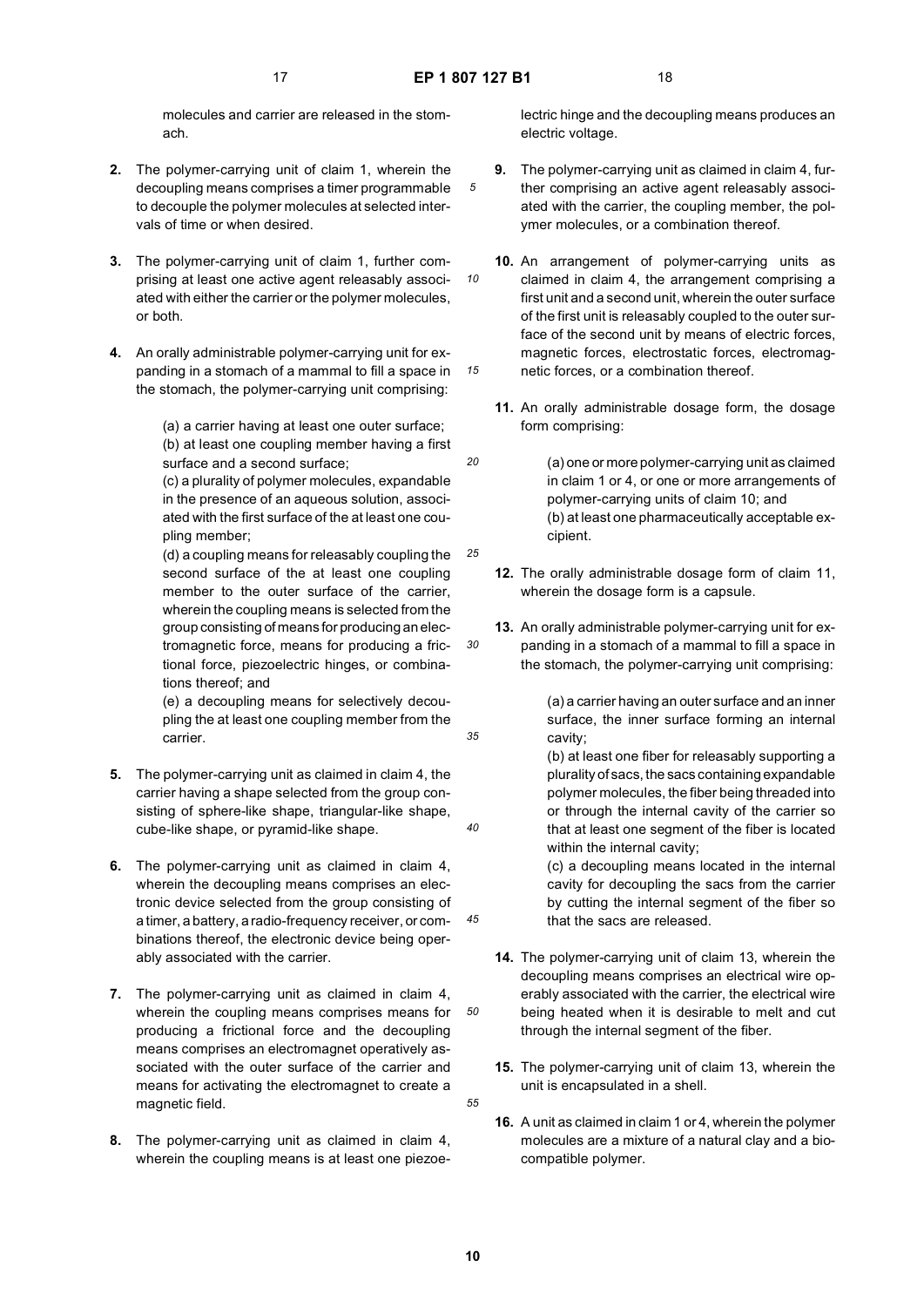*15*

*20*

*25*

*30*

*35*

*40*

*45*

- **17.** A unit as claimed in claim 1, 4 or 13, wherein the polymer molecules are biodegradable.
- *5* **18.** The polymer-carrying unit of claim 13, wherein the polymer molecules are a mixture of Bentonite and a biocompatible polymer.

## **Patentansprüche**

**1.** Oral zu verabreichende polymertragende Einheit zur Expansion in einem Magen eines Säugetiers, um einen Raum in dem Magen auszufüllen, die polymertragende Einheit umfassend:

(a) einen Träger;

(b) eine Vielzahl von Polymermolekülen, die in Anwesenheit einer wässrigen Lösung expandieren können und die mithilfe von mindestens einer Faser lösbar an den Träger gekoppelt sind; und

(c) ein Mittel zum wahlweisen Abkoppeln der Polymermoleküle von dem Träger, so dass die Polymermoleküle und der Träger in dem Magen freigesetzt werden.

- **2.** Polymertragende Einheit gemäß Anspruch 1, wobei das Abkopplungsmittel einen Zeitgeber umfasst, der so programmiert werden kann, dass die Polymermoleküle in ausgewählten Zeitintervallen oder auf Wunsch abgekoppelt werden.
- **3.** Polymertragende Einheit gemäß Anspruch 1, des Weiteren umfassend mindestens einen Wirkstoff, der lösbar mit entweder dem Träger oder den Polymermolekülen oder mit beiden verknüpft ist.
- **4.** Oral zu verabreichende polymertragende Einheit zur Expansion in einem Magen eines Säugetiers, um einen Raum in dem Magen auszufüllen, die polymertragende Einheit umfassend:

(a) einen Träger mit mindestens einer äußeren Oberfläche;

(b) mindestens ein Kopplungselement mit einer ersten Oberfläche und einer zweiten Oberfläche;

(c) eine Vielzahl von Polymermolekülen, die sich in Anwesenheit einer wässrigen Lösung ausdehnen können und mit der ersten Oberfläche des mindestens einen Kopplungselements verknüoft sind;

(d) ein Kopplungsmittel zum lösbaren Koppeln der zweiten Oberfläche des mindestens einen Kopplungselements an die äußere Oberfläche des Trägers, wobei das Kopplungsmittel aus der Gruppe ausgewählt ist, welche umfasst: Mittel zum Erzeugen einer elektromagnetischen Kraft,

Mittel zum Erzeugen einer Reibungskraft, piezoelektrische Scharniere oder Kombinationen von diesen; und

(e) ein Abkopplungsmittel zum wahlweisen Abkoppeln des mindestens einen Kopplungselements von dem Träger.

- **5.** Polymertragende Einheit gemäß Anspruch 4, wobei der Träger eine Form aufweist, die aus der Gruppe ausgewählt ist, welche umfasst: kugelartige Form, dreiecksartige Form, würfelartige Form oder pyramidenartige Form.
- **6.** Polymertragende Einheit gemäß Anspruch 4, wobei das Abkopplungsmittel eine elektronische Einrichtung umfasst, die aus der Gruppe ausgewählt ist, welche umfasst: einen Zeitgeber, eine Batterie, einen Funkfrequenzempfänger oder Kombinationen von diesen, wobei die elektronische Einrichtung im Betriebszustand mit dem Träger verknüpft ist.
- **7.** Polymertragende Einheit gemäß Anspruch 4, wobei das Kopplungsmittel Mittel zum Erzeugen einer Reibungskraft umfasst und das Abkopplungsmittel einen Elektromagneten umfasst, der im Betriebszustand mit der äußeren Oberfläche des Trägers verknüpft ist, und Mittel zum Aktivieren des Elektromagneten zum Erzeugen eines Magnetfelds.
- **8.** Polymertragende Einheit gemäß Anspruch 4, wobei es sich bei dem Kopplungsmittel um mindestens ein piezoelektrisches Scharnier handelt und das Abkopplungsmittel eine elektrische Spannung erzeugt.
- **9.** Polymertragende Einheit gemäß Anspruch 4, des Weiteren umfassend einen Wirkstoff, der lösbar mit dem Träger, dem Kopplungselement, den Polymermolekülen oder einer Kombination von diesen verknüpft ist.
- **10.** Anordnung von polymertragenden Einheiten gemäß Anspruch 4, die Anordnung umfassend eine erste Einheit und eine zweite Einheit, wobei die äußere Oberfläche der ersten Einheit mithilfe von elektrischen Kräften, magnetischen Kräften, elektrostatischen Kräften oder einer Kombination von diesen lösbar an die äußere Oberfläche der zweiten Einheit gekoppelt ist.
- *50* **11.** Oral zu verabreichende Dosisform, die Dosisform umfassend:

(a) eine oder mehrere polymertragende Einheiten gemäß Anspruch 1 oder 4 oder eine oder mehrere Anordnungen von polymertragenden Einheiten gemäß Anspruch 10; und (b) mindestens einen pharmazeutisch akzeptablen Trägerstoff.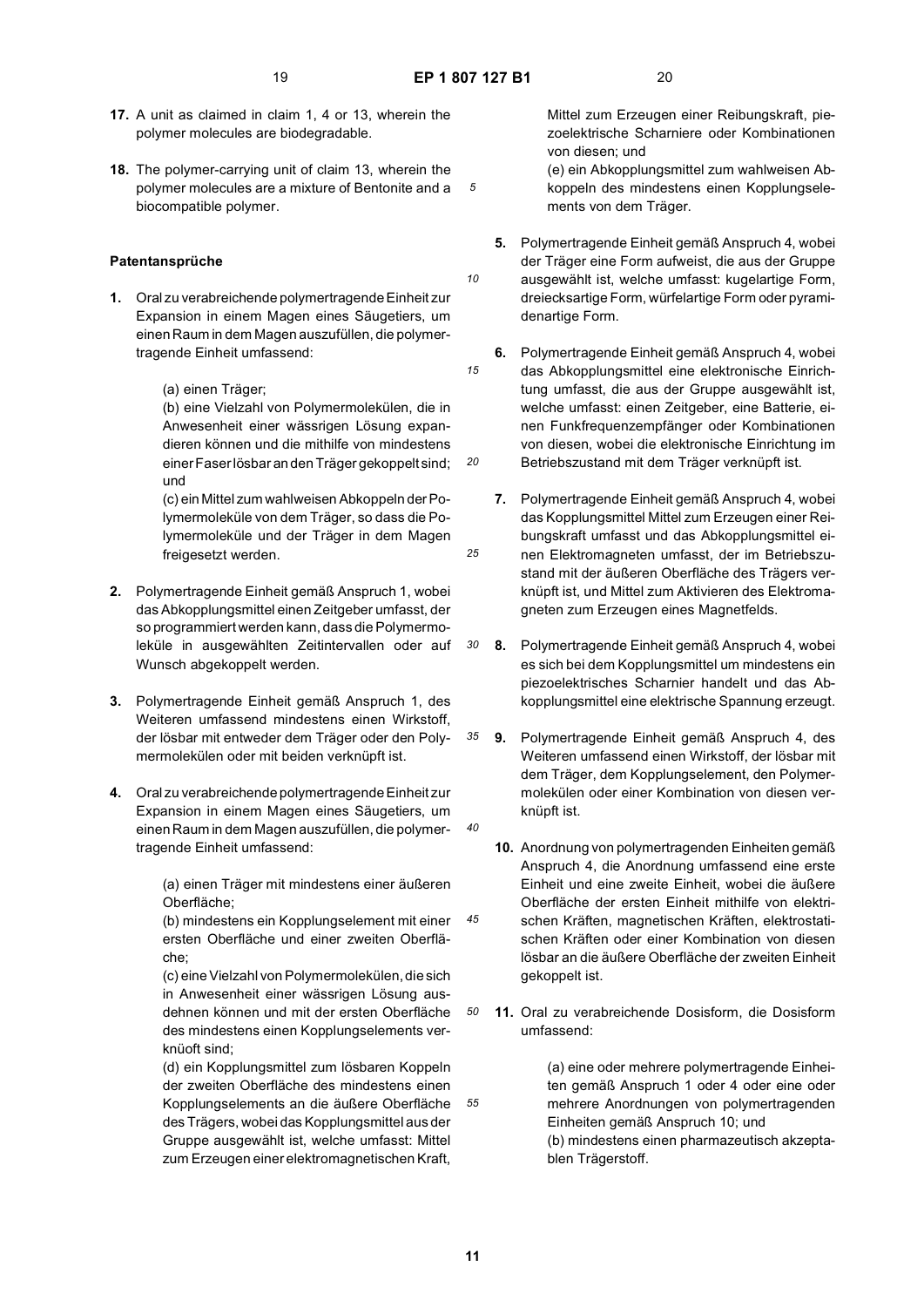*10*

*15*

*20*

*25*

*30*

*35*

*40*

*50*

*55*

- **12.** Oral zu verabreichende Dosisform gemäß Anspruch 11, wobei es sich bei der Dosisform um eine Kapsel handelt.
- **13.** Oral zu verabreichende polymertragende Einheit zur Expansion in einem Magen eines Säugetiers, um einen Raum in dem Magen auszufüllen, die polymertragende Einheit umfassend:

(a) einen Träger mit einer äußeren Oberfläche und einer inneren Oberfläche, wobei die innere Oberfläche einen inneren Hohlraum bildet; (b) mindestens eine Faser zum lösbaren Festhalten einer Mehrzahl von Beuteln, die expansionsfähige Polymermoleküle enthalten, wobei die Faser in den inneren Hohlraum des Trägers hinein oder durch diesen hindurch gefädelt ist, sodass sich mindestens ein Segment der Faser innerhalb des inneren Hohlraums befindet; (c) ein Abkopplungsmittel, das sich in dem inneren Hohlraum befindet, zum Abkoppeln der Beutel von dem Träger durch Durchtrennen des inneren Segments der Faser, so dass die Beutel freigesetzt werden.

- **14.** Polymertragende Einheit gemäß Anspruch 13, wobei das Abkopplungsmittel einen elektrischen Draht umfasst, der im Betriebszustand mit dem Träger verknüpft ist, wobei der elektrische Draht auf Wunsch beheizt werden kann, um das interne Segment der Faser zu schmelzen und zu durchtrennen.
- **15.** Polymertragende Einheit gemäß Anspruch 13, wobei die Einheit in einer Schale eingekapselt ist.
- **16.** Einheit gemäß Anspruch 1 oder 4, wobei es sich bei den Polymermolekülen um eine Mischung aus einem natürlichem Lehm und einem biokompatiblen Polymer handelt.
- **17.** Einheit gemäß Anspruch 1, 4 oder 13, wobei die Polymermoleküle biologisch abbaubar sind.
- *45* **18.** Polymertragende Einheit gemäß Anspruch 13, wobei es sich bei den Polymermolekülen um eine Mischung aus Bentonit und einem biokompatiblen Polymer handelt.

## **Revendications**

- **1.** Une unité porteuse d'un polymère pouvant être administrée par voie orale destinée à s'étendre dans un estomac d'un mammifère de façon à remplir un espace dans l'estomac, l'unité porteuse d'un polymère comprenant :
	- (a) un vecteur,

(b) une pluralité de molécules polymères, expansibles en présence d'une solution aqueuse, couplées de manière libérable au vecteur au moyen d'au moins une fibre, et

(c) un moyen de découplage de manière sélective des molécules polymères du vecteur de sorte que les molécules polymères et le vecteur soient libérés dans l'estomac.

- **2.** L'unité porteuse d'un polymère selon la Revendication 1, où le moyen de découplage comprend une horloge programmable destinée à découpler les molécules polymères à des intervalles temporels sélectionnés ou lorsque souhaité.
- **3.** L'unité porteuse d'un polymère selon la Revendication 1, comprenant en outre au moins un agent actif associé de manière libérable à soit le vecteur ou les molécules polymères, ou les deux.
- **4.** Une unité porteuse d'un polymère pouvant être administrée par voie orale destinée à s'étendre dans un estomac d'un mammifère de façon à remplir un espace dans l'estomac, l'unité porteuse d'un polymère comprenant :

(a) un vecteur possédant au moins une surface extérieure,

(b) au moins un élément de couplage possédant une première surface et une deuxième surface, (c) une pluralité de molécules polymères, expansibles en présence d'une solution aqueuse, associées à la première surface du au moins un élément de couplage,

(d) un moyen de couplage destiné à coupler de manière libérable la deuxième surface du au moins un élément de couplage à la surface extérieure du vecteur, où le moyen de couplage est sélectionné dans le groupe se composant d'un moyen de production d'une force électromagnétique, d'un moyen de production d'une force de frottement, de charnières piézoélectriques, ou de combinaisons de ceux-ci, et (e) un moyen de découplage destiné à découpler de manière sélective le au moins un élément de couplage du vecteur.

- **5.** L'unité porteuse d'un polymère selon la Revendication 4, le vecteur possédant une forme sélectionnée dans le groupe se composant d'une forme sphérique, d'une forme triangulaire, d'une forme cubique ou d'une forme pyramidale.
- **6.** L'unité porteuse d'un polymère selon la Revendication 4, où le moyen de découplage comprend un dispositif électronique sélectionné dans le groupe se composant d'une horloge, d'une batterie, d'un récepteur à radiofréquence, ou de combinaisons de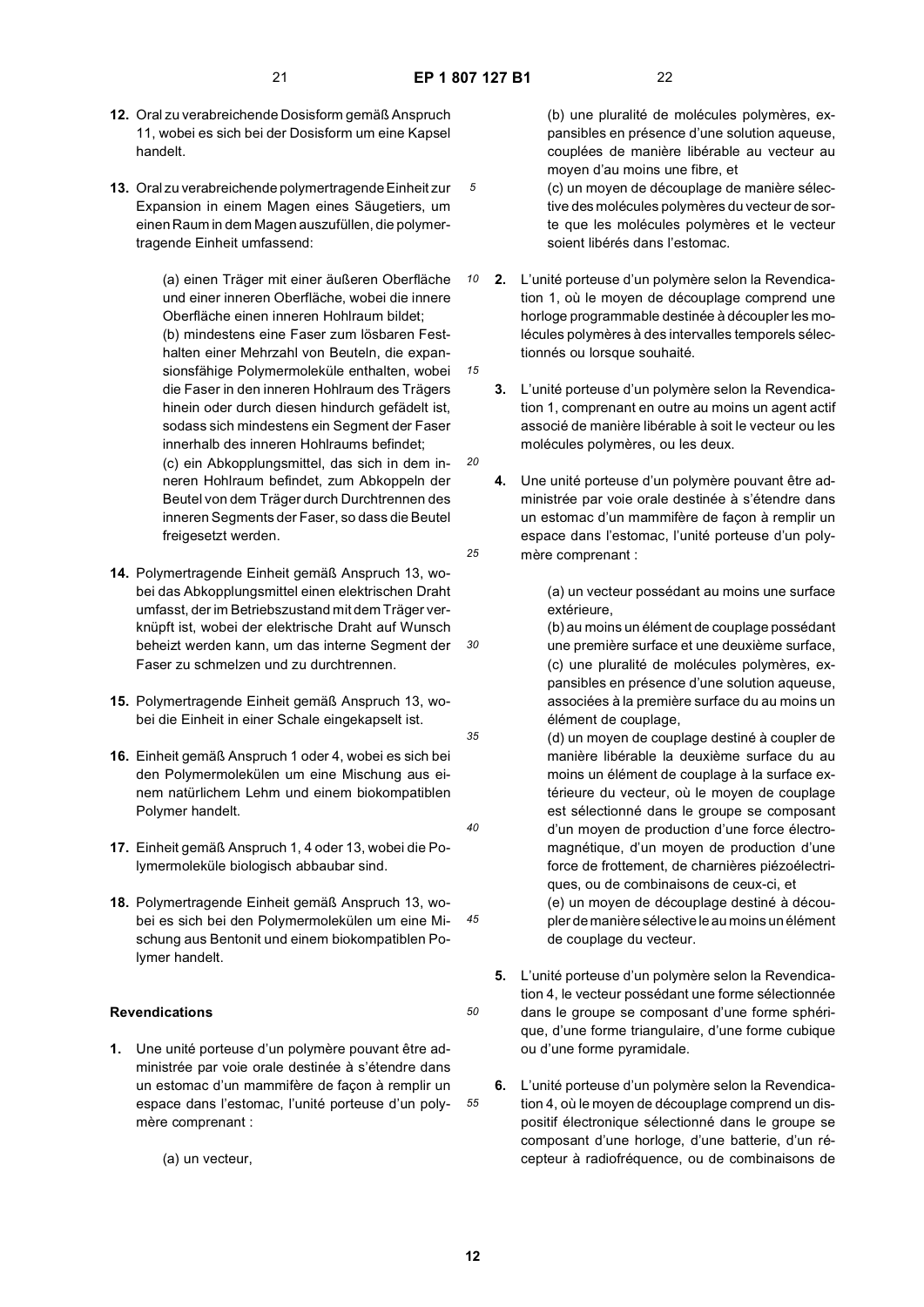*20*

*25*

*30*

ceux-ci, le dispositif électronique étant associé de manière opérationnelle au vecteur.

- **7.** L'unité porteuse d'un polymère selon la Revendication 4, où le moyen de couplage comprend un moyen de production d'une force de frottement et le moyen de découplage comprend un électro-aimant associé de manière opérationnelle à la surface extérieure du vecteur et un moyen d'activation de l'électro-aimant de façon à créer un champ magnétique.
- **8.** L'unité porteuse d'un polymère selon la Revendication 4, où le moyen de couplage est au moins une charnière piézoélectrique et le moyen de découplage produit une tension électrique.
- **9.** L'unité porteuse d'un polymère selon la Revendication 4, comprenant en outre un agent actif associé de manière libérable au vecteur, à l'élément de couplage, aux molécules polymères, ou à une combinaison de ceux-ci.
- **10.** Un agencement d'unités porteuses d'un polymère selon la Revendication 4, l'agencement comprenant une première unité et une deuxième unité, où la surface extérieure de la première unité est couplée de manière libérable à la surface extérieure de la deuxième unité au moyen de forces électriques, de forces magnétiques, de forces électrostatique, de forces électromagnétiques, ou d'une combinaison de celles-ci.
- **11.** Une forme de dosage pouvant être administrée par voie orale, la forme de dosage comprenant :

(a) une ou plusieurs unités porteuses d'un polymère selon la Revendication 1 ou 4, ou un ou plusieurs agencements d'unités porteuses d'un polymère selon la Revendication 10, et (b) au moins un excipient pharmaceutiquement acceptable.

- **12.** La forme de dosage pouvant être administrée par voie orale selon la Revendication 11, où la forme de dosage est une capsule.
- *50* **13.** Une unité porteuse d'un polymère pouvant être administrée par voie orale destinée à s'étendre dans un estomac d'un mammifère de façon à remplir un espace dans l'estomac, l'unité porteuse d'un polymère comprenant :

(a) un vecteur possédant une surface extérieure et une surface intérieure, la surface intérieure formant une cavité interne,

(b) au moins une fibre destinée à prendre en charge de manière libérable une pluralité de poches, les poches contenant des molécules polymères expansibles, la fibre étant enfilée dans ou au travers de la cavité interne du vecteur de sorte qu'au moins un segment de la fibre se situe à l'intérieur de la cavité interne,

- (c) un moyen de découplage situé dans la cavité interne destiné à découpler les poches du vecteur par un découpage du segment interne de la fibre de sorte que les poches soient libérées.
- *10 15* **14.** L'unité porteuse d'un polymère selon la Revendication 13, où le moyen de découplage comprend un fil électrique associé de manière opérationnelle au vecteur, le fil électrique étant chauffé lorsqu'il est souhaitable de faire fondre et de couper au travers du segment interne de la fibre.
	- **15.** L'unité porteuse d'un polymère selon la Revendication 13, où l'unité est encapsulée dans une enveloppe.
	- **16.** Une unité selon la Revendication 1 ou 4, où les molécules polymères sont un mélange d'argile naturel et d'un polymère biocompatible.
	- **17.** Une unité selon la Revendication 1, 4 ou 13, où les molécules polymères sont biodégradables.
	- **18.** L'unité porteuse d'un polymère selon la Revendication 13, où les molécules polymères sont un mélange de bentonite et d'un polymère biocompatible.
- *35*

*40*

*45*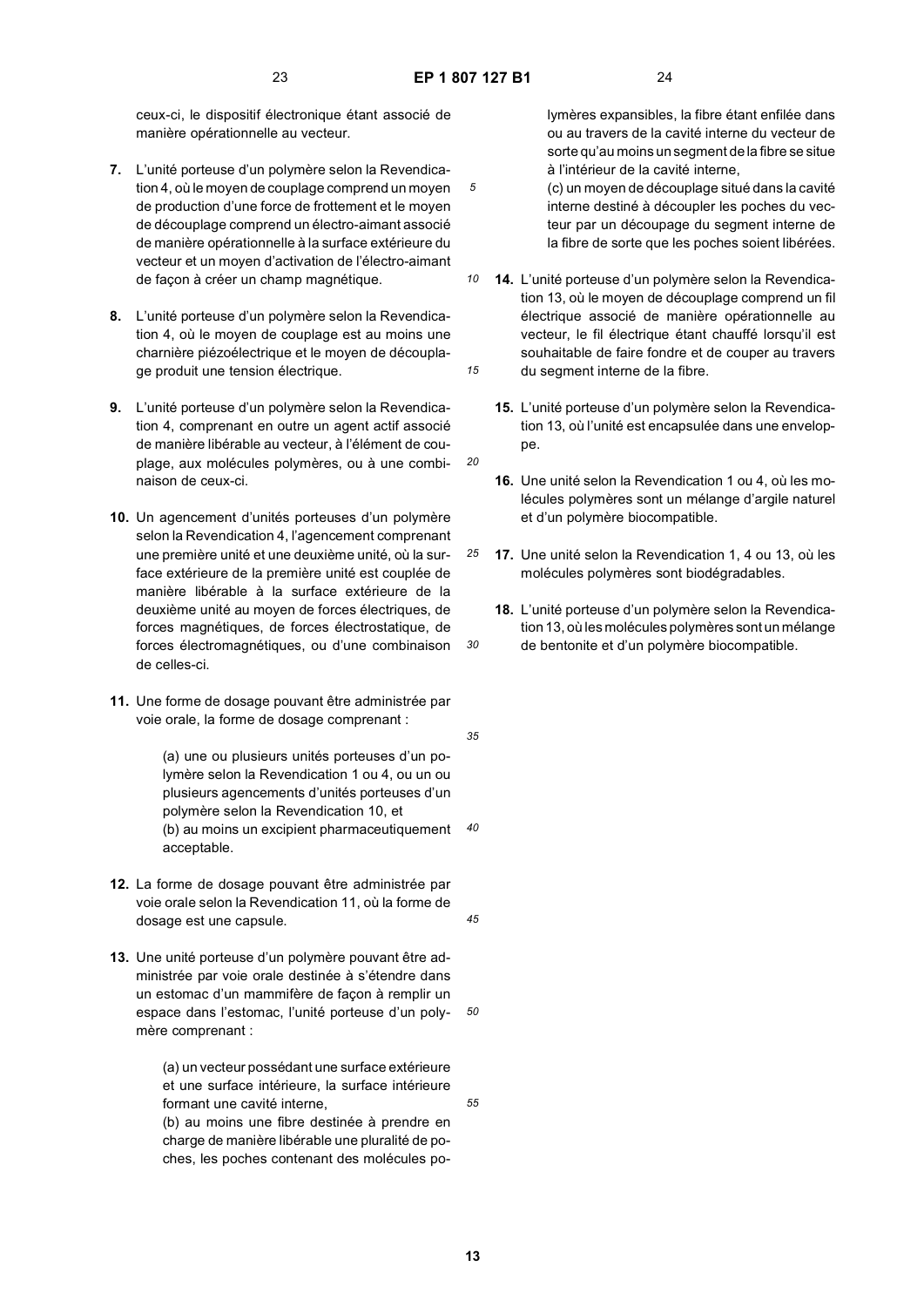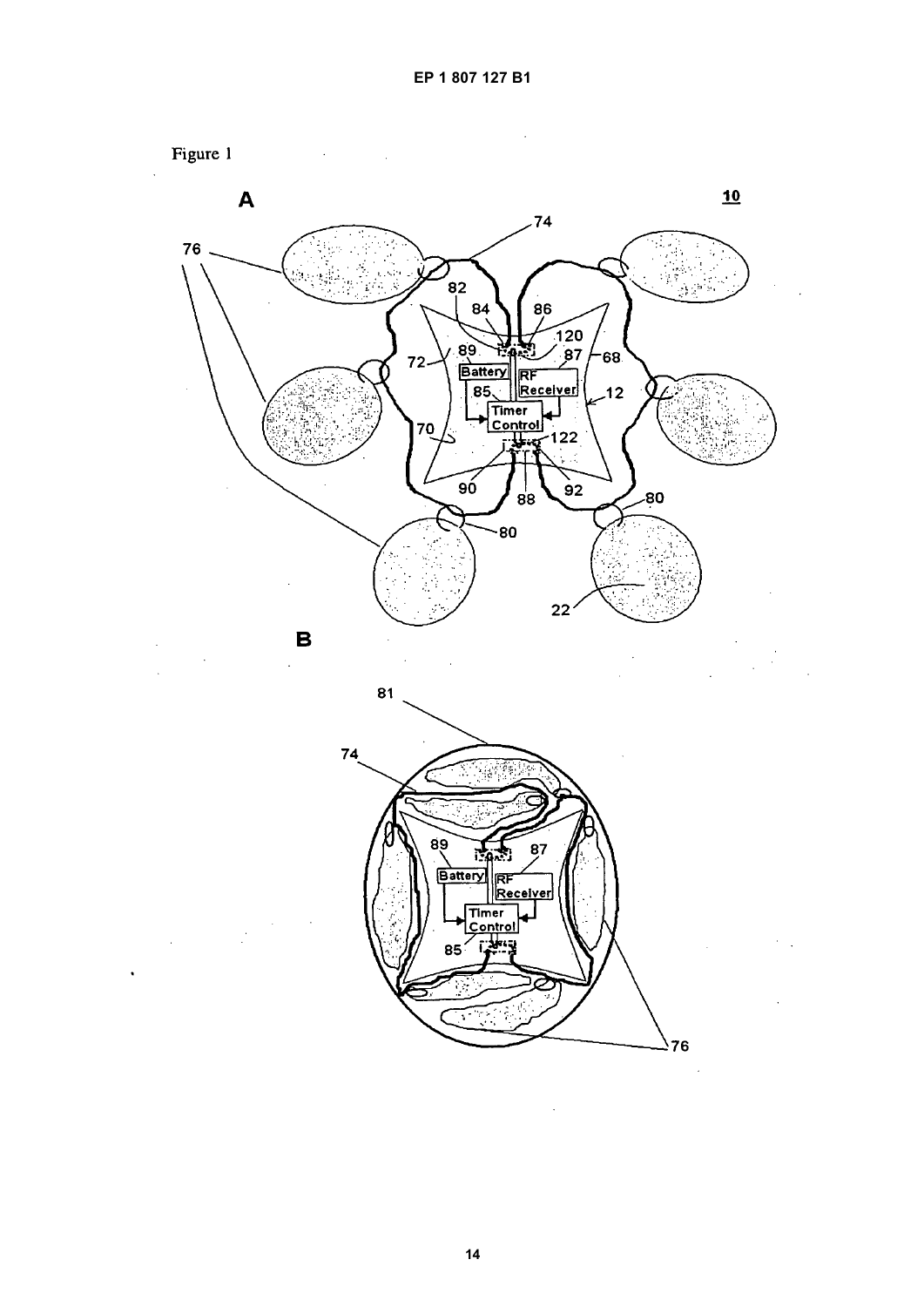

Figure 2.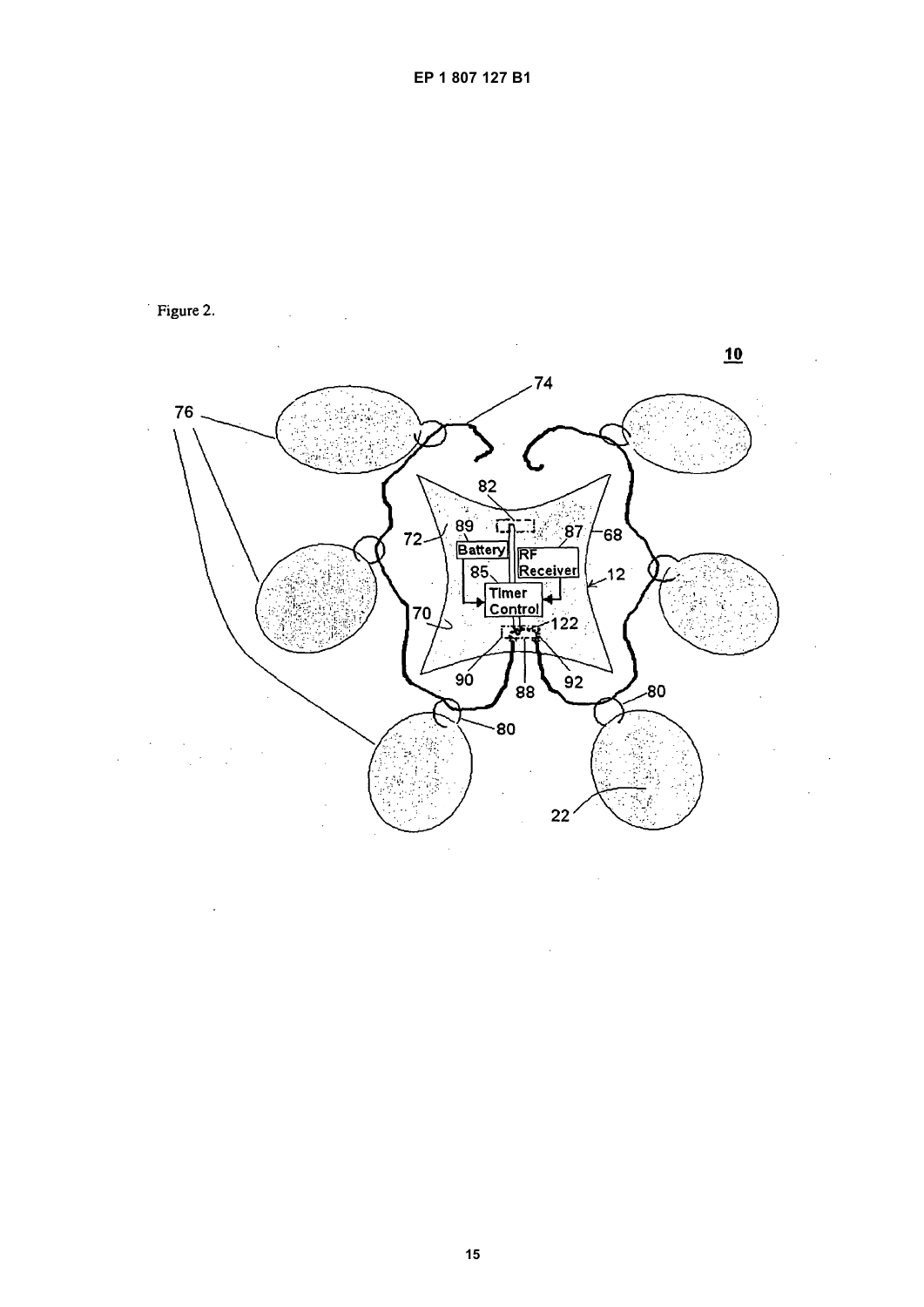

 $\hat{\boldsymbol{\cdot}$ 

16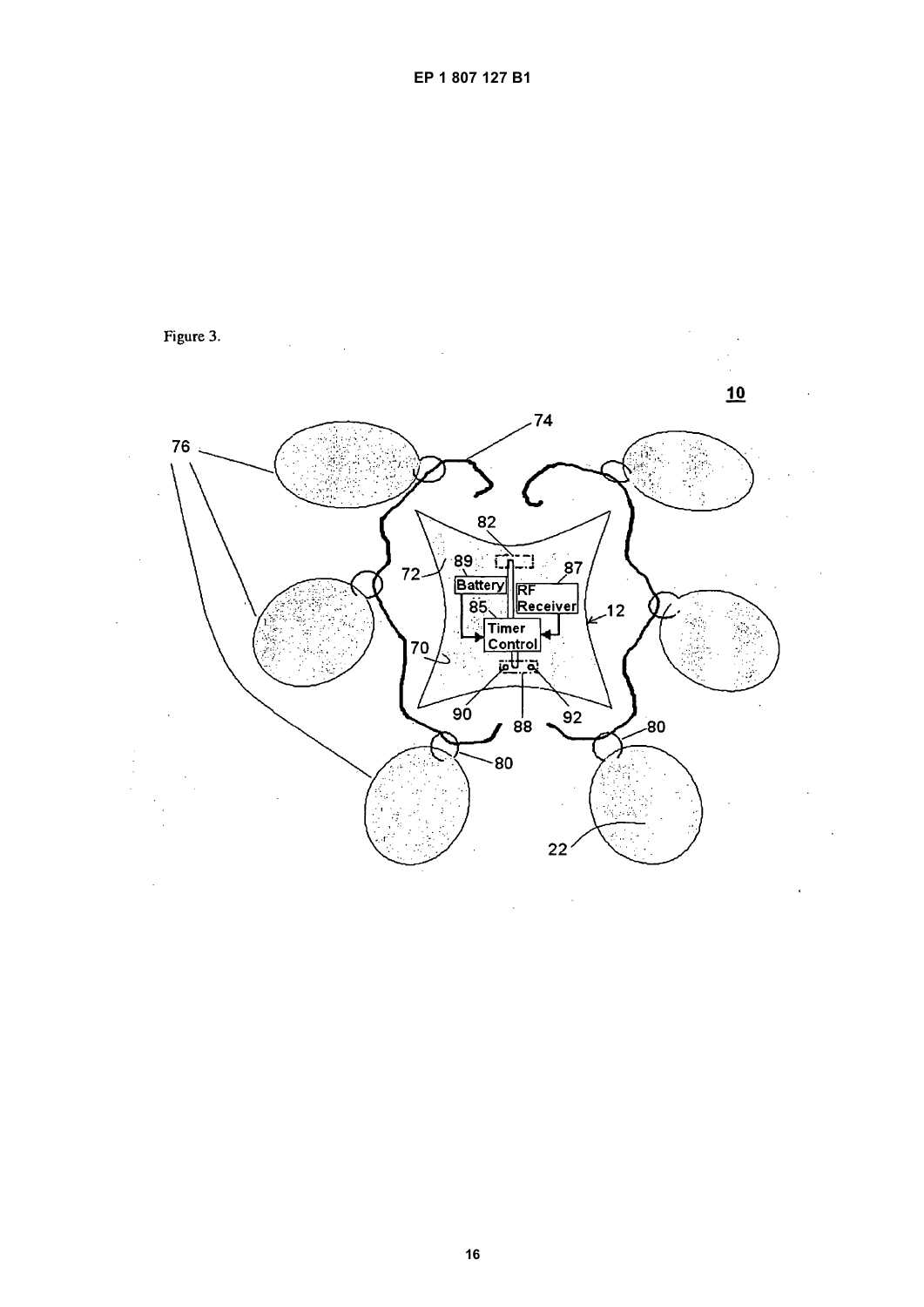

Figure 4.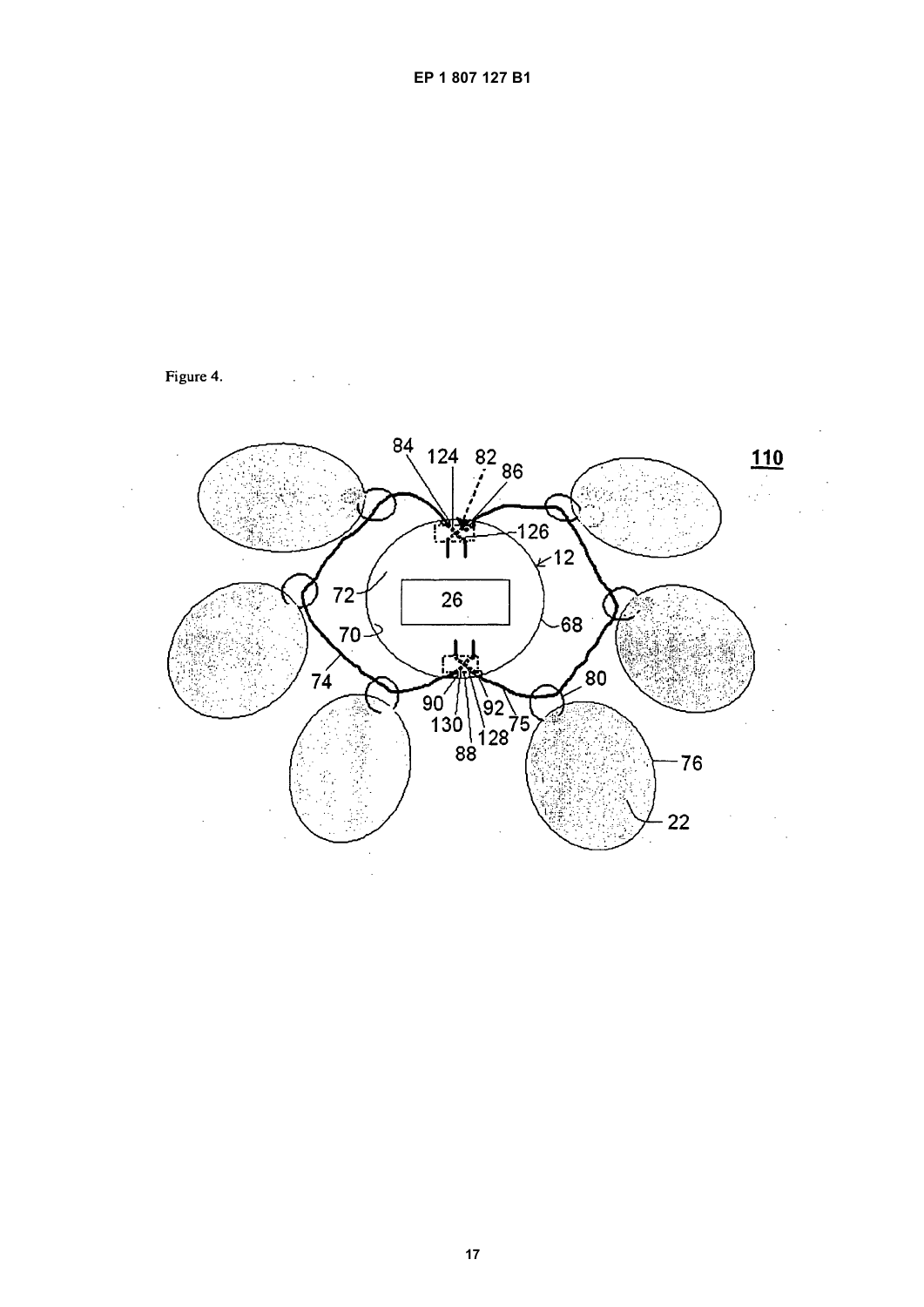

Figure 5.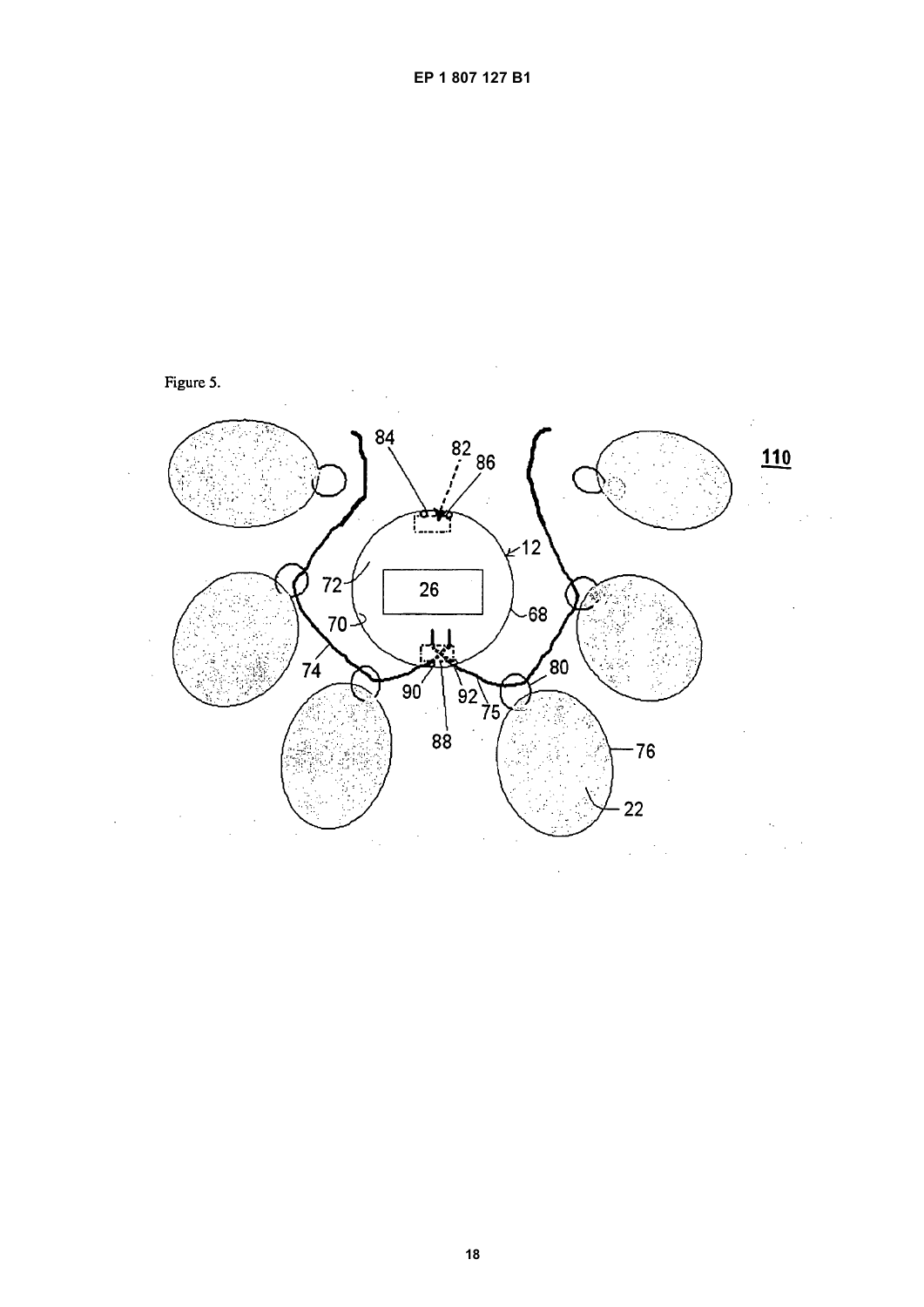

EP 1 807 127 B1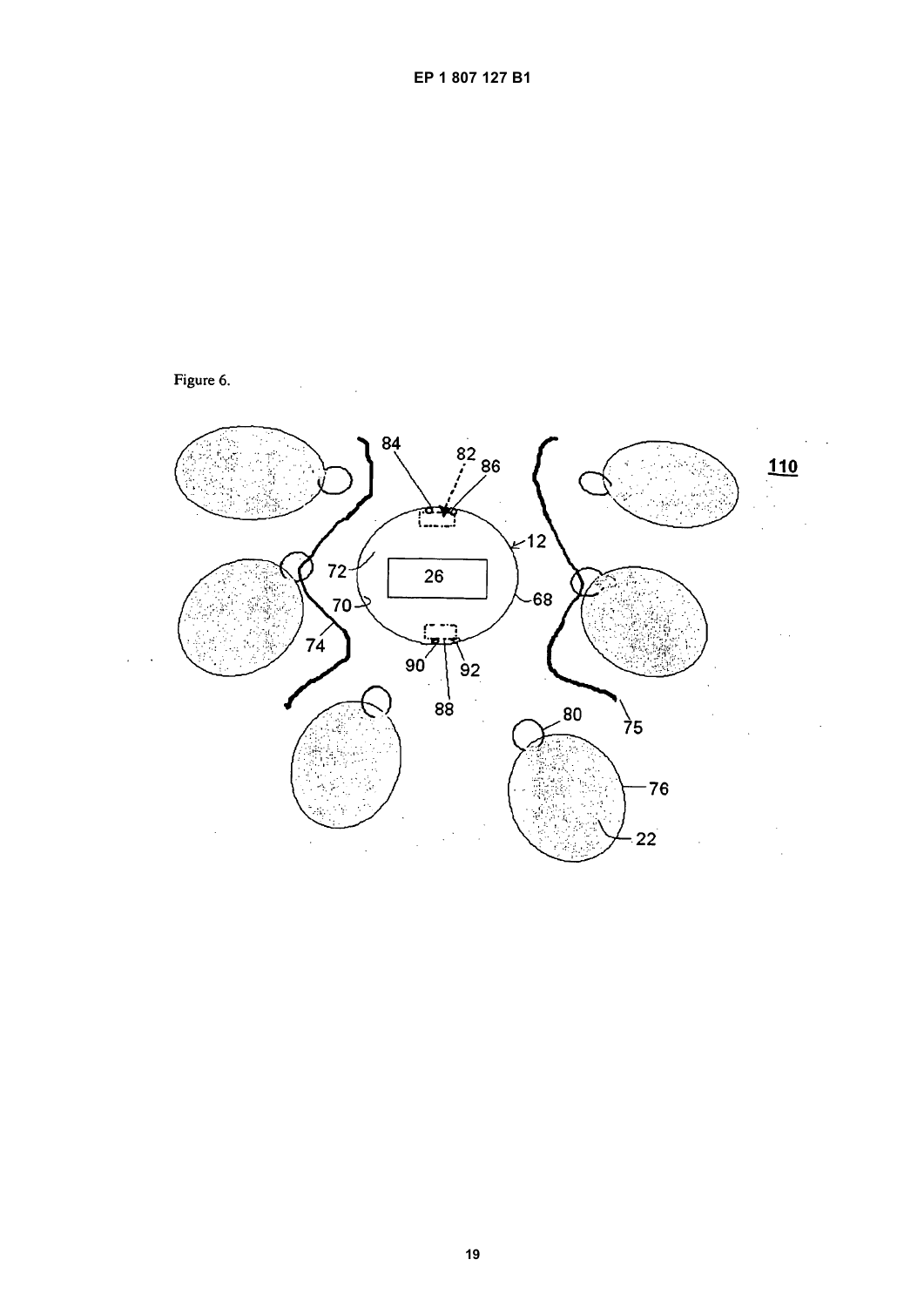

EP 1 807 127 B1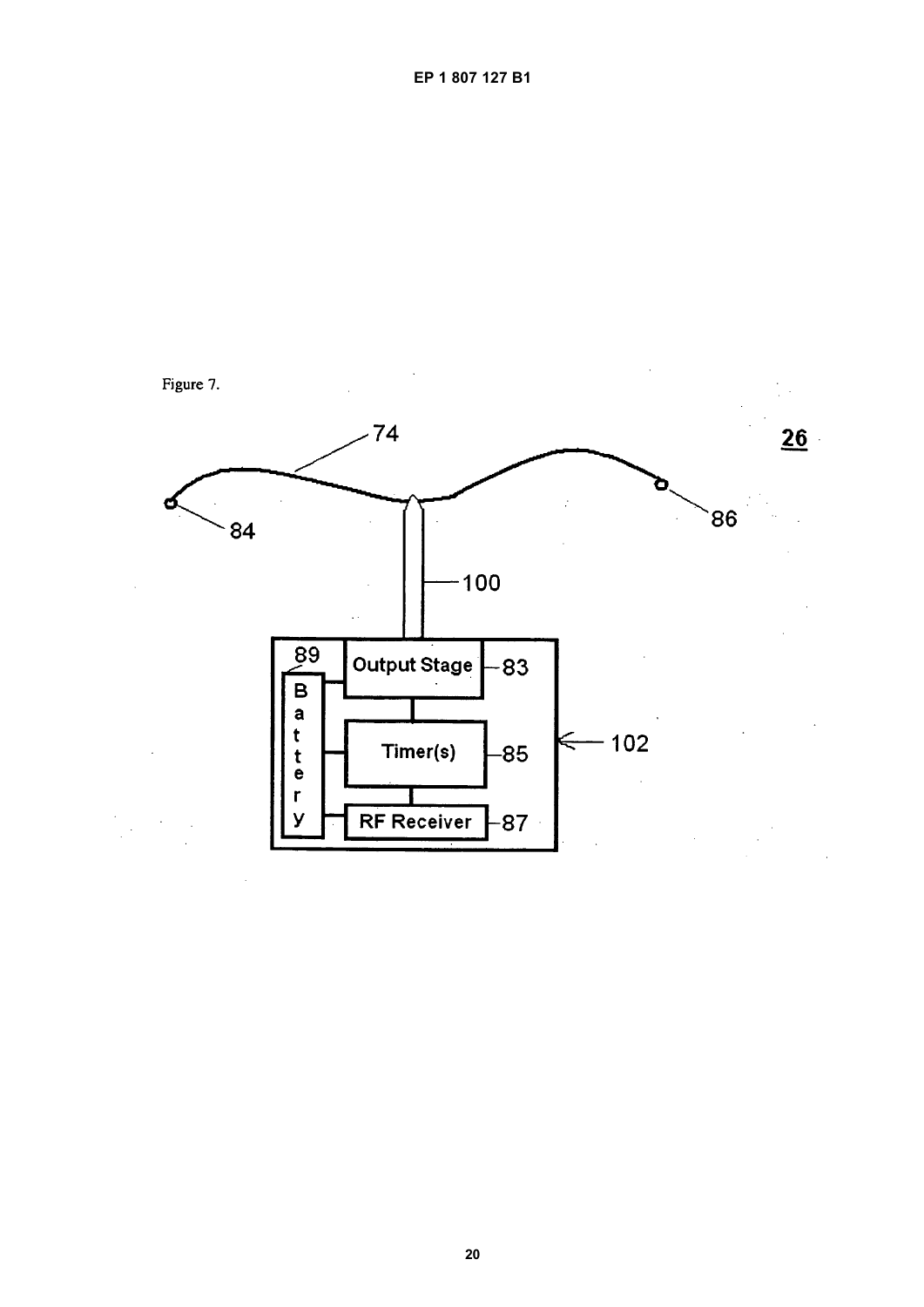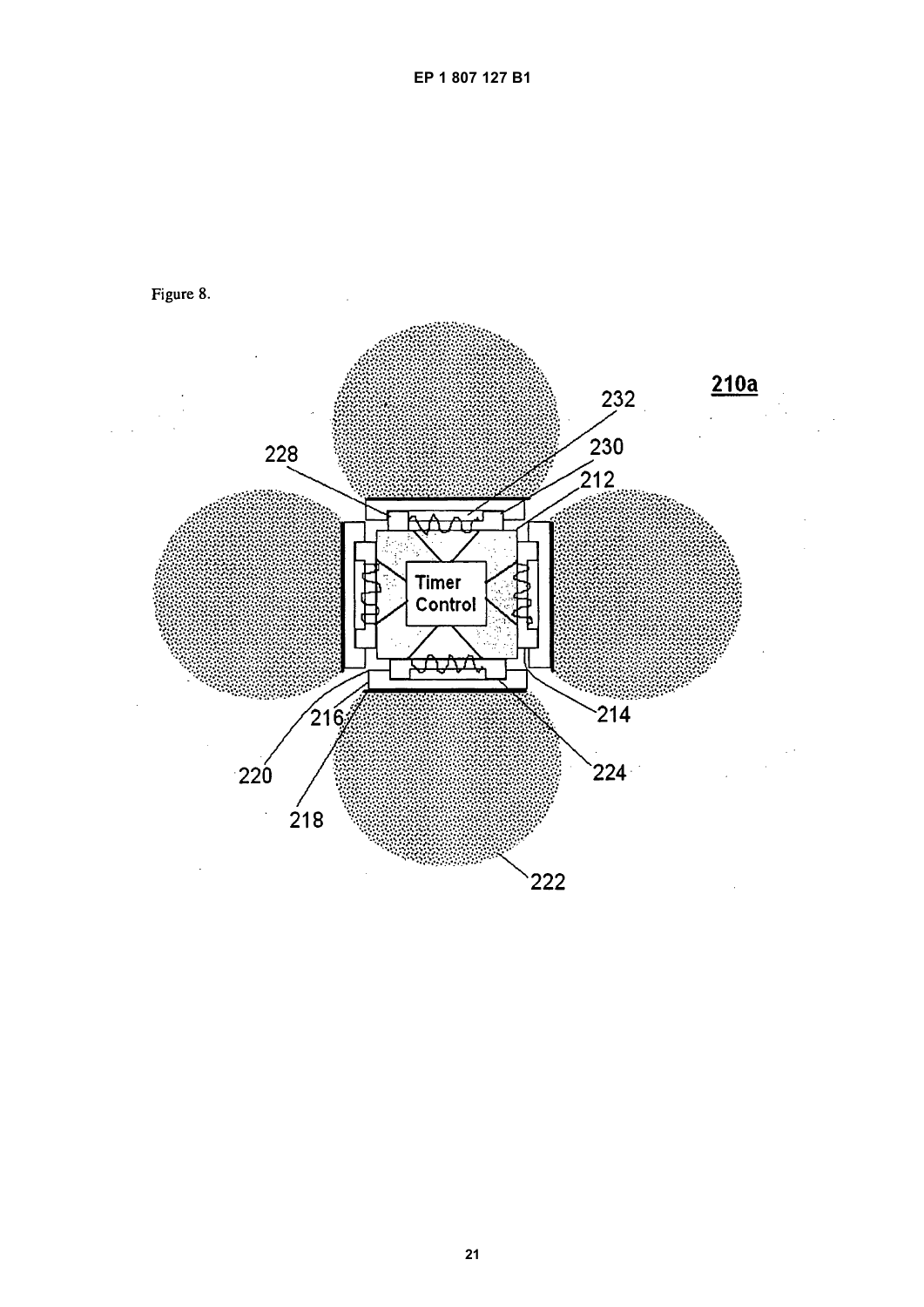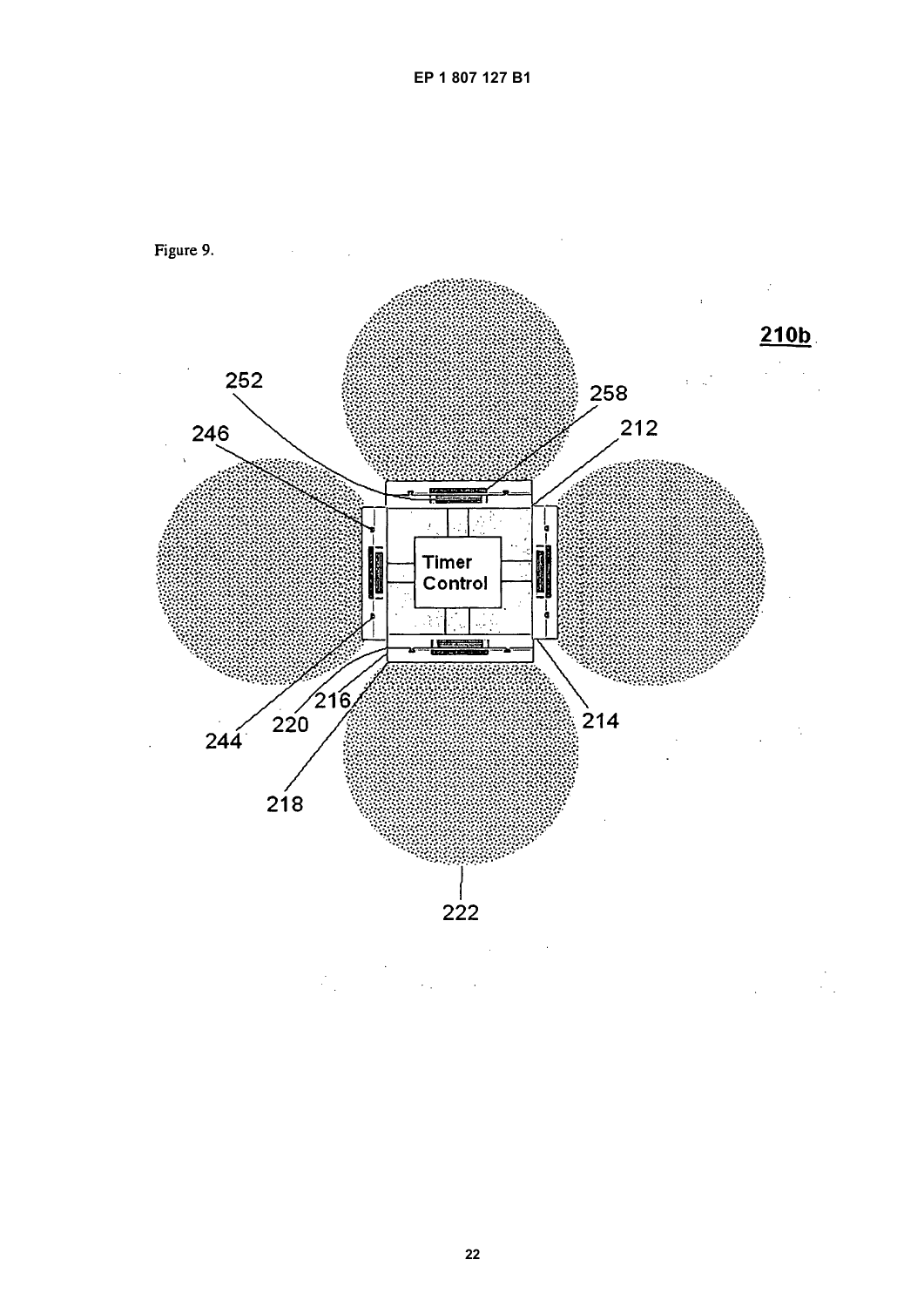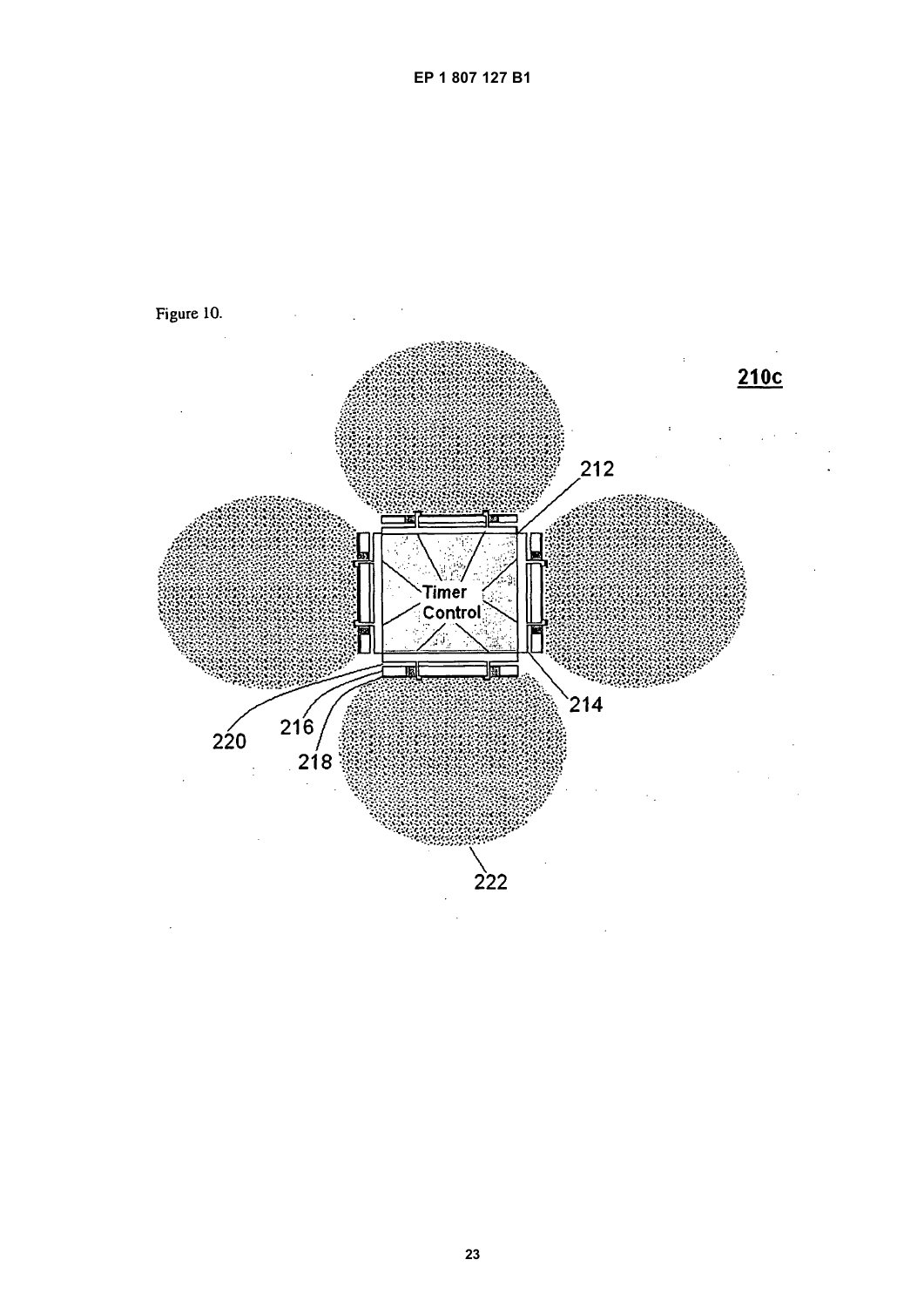

Figure 11.

ś,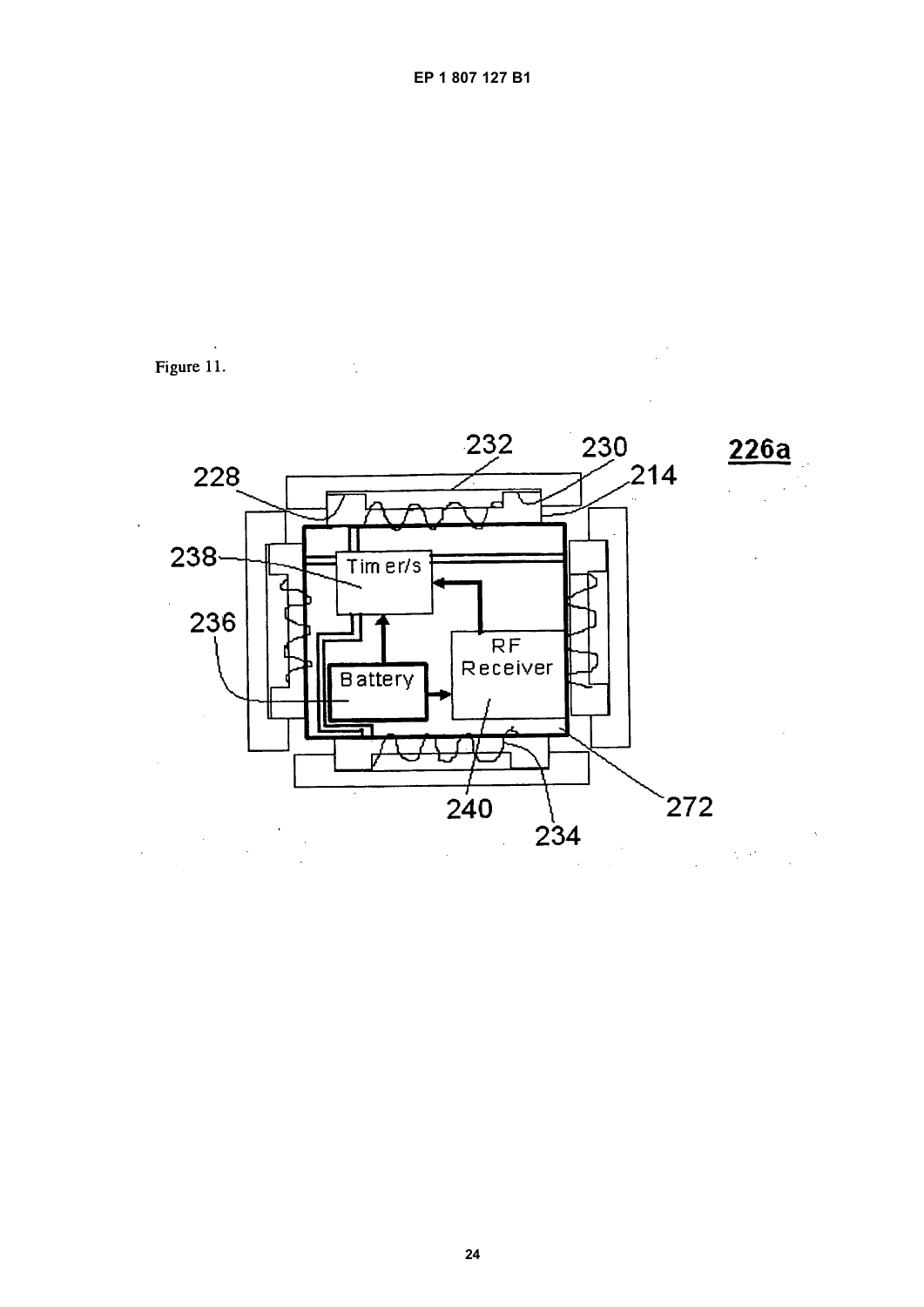

Figure 12.

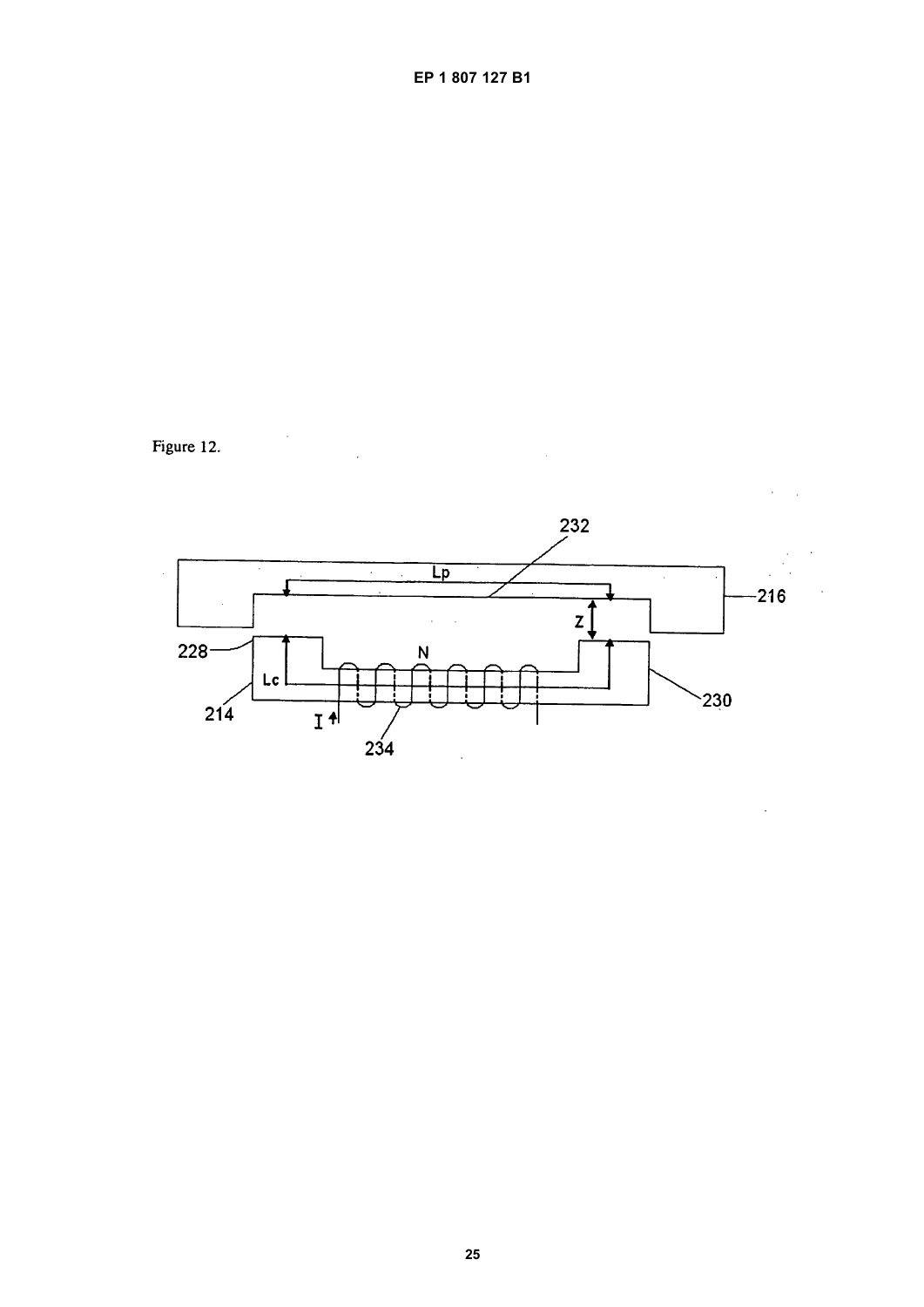

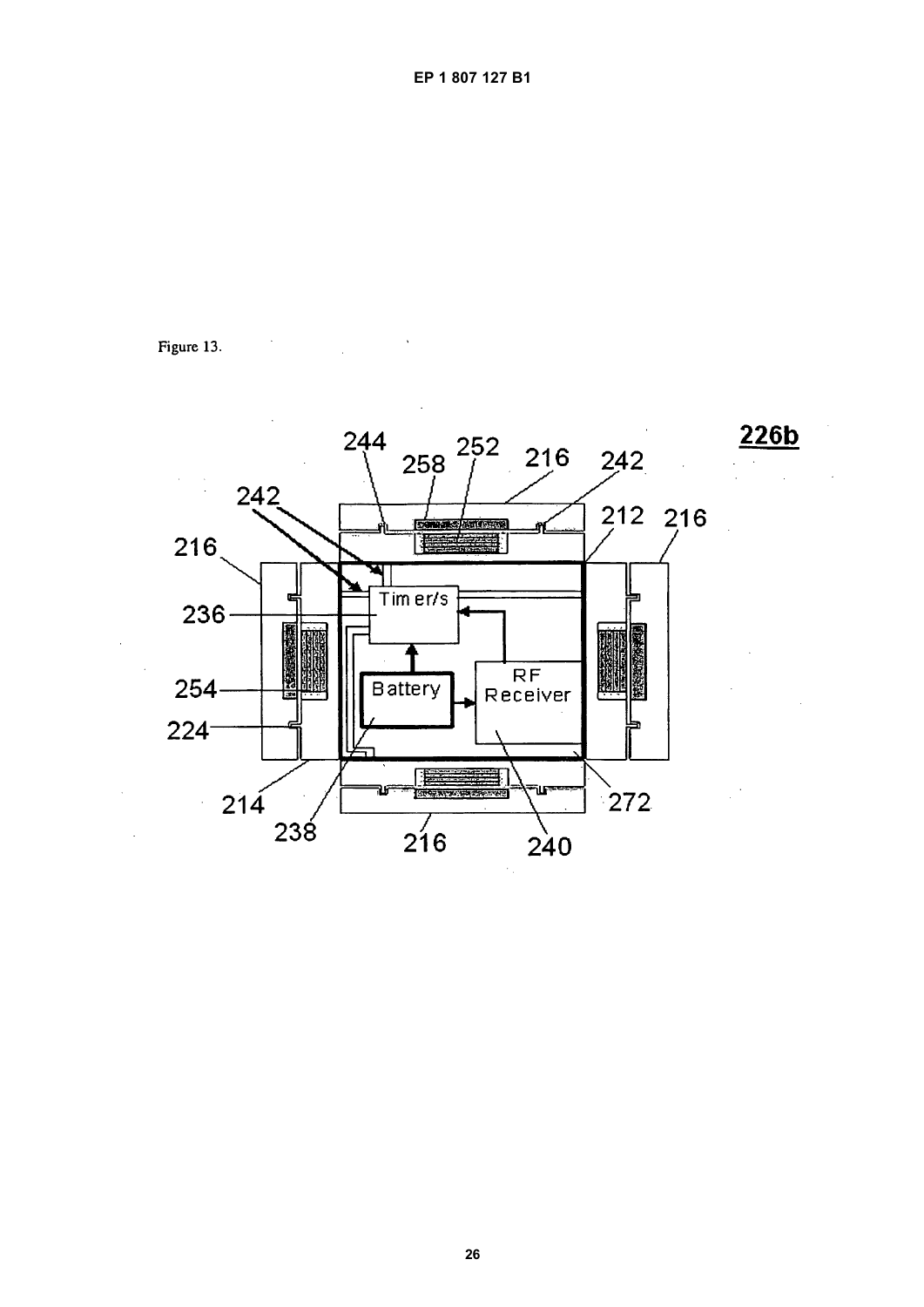

 $\ddot{\phantom{0}}$ 

 $\cdot$ 

l,

EP 1 807 127 B1

Figure 14.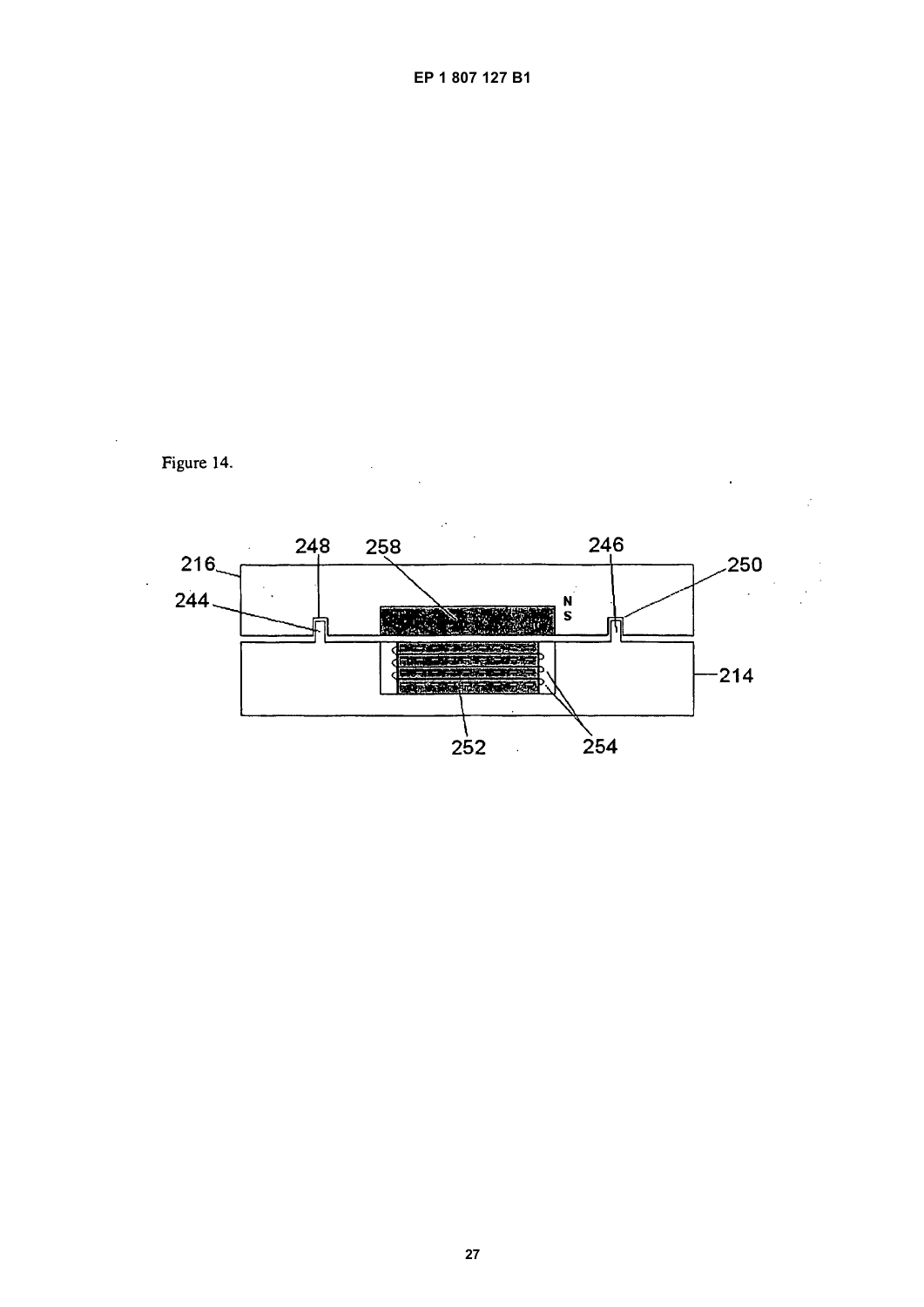

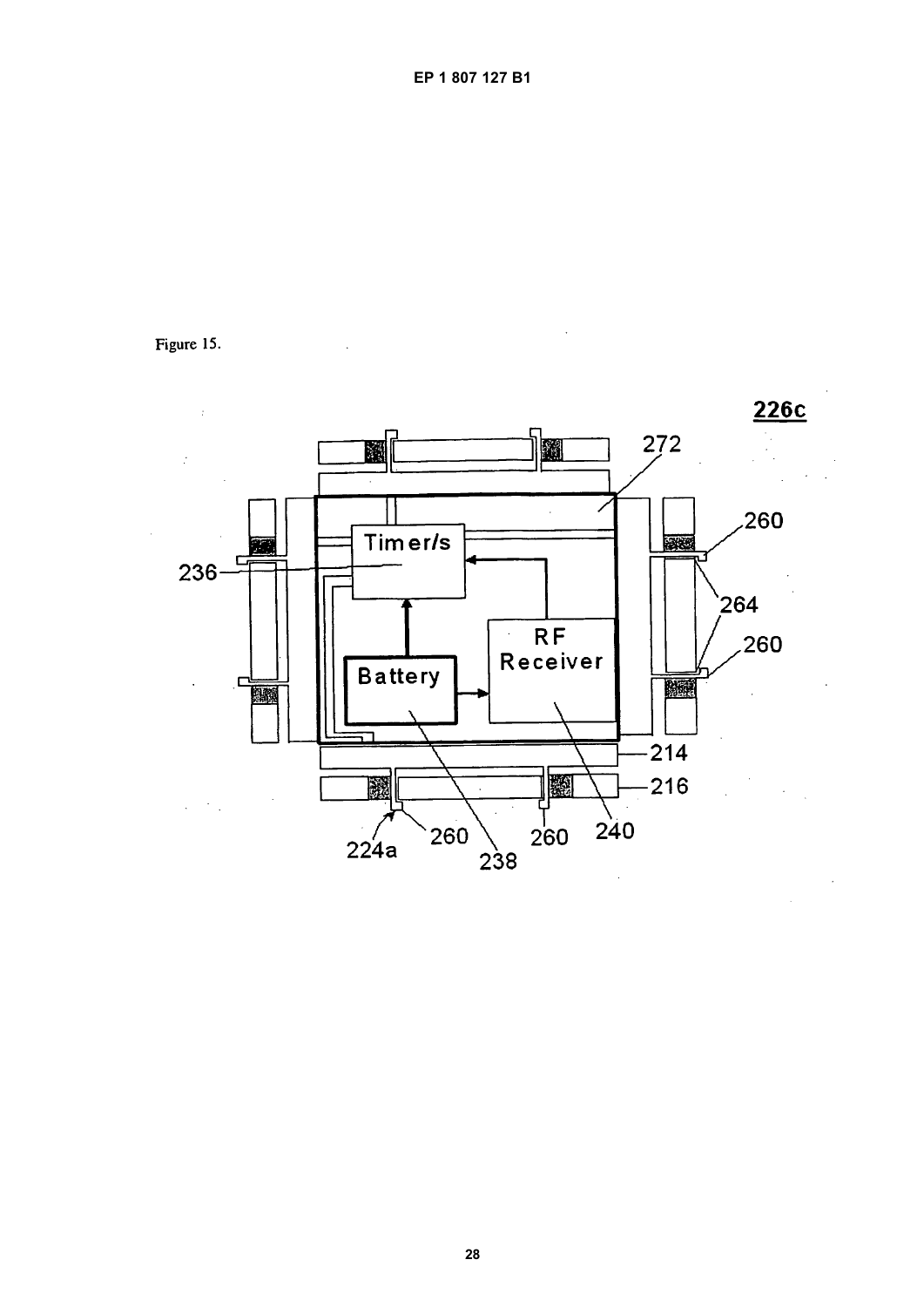

Figure 16.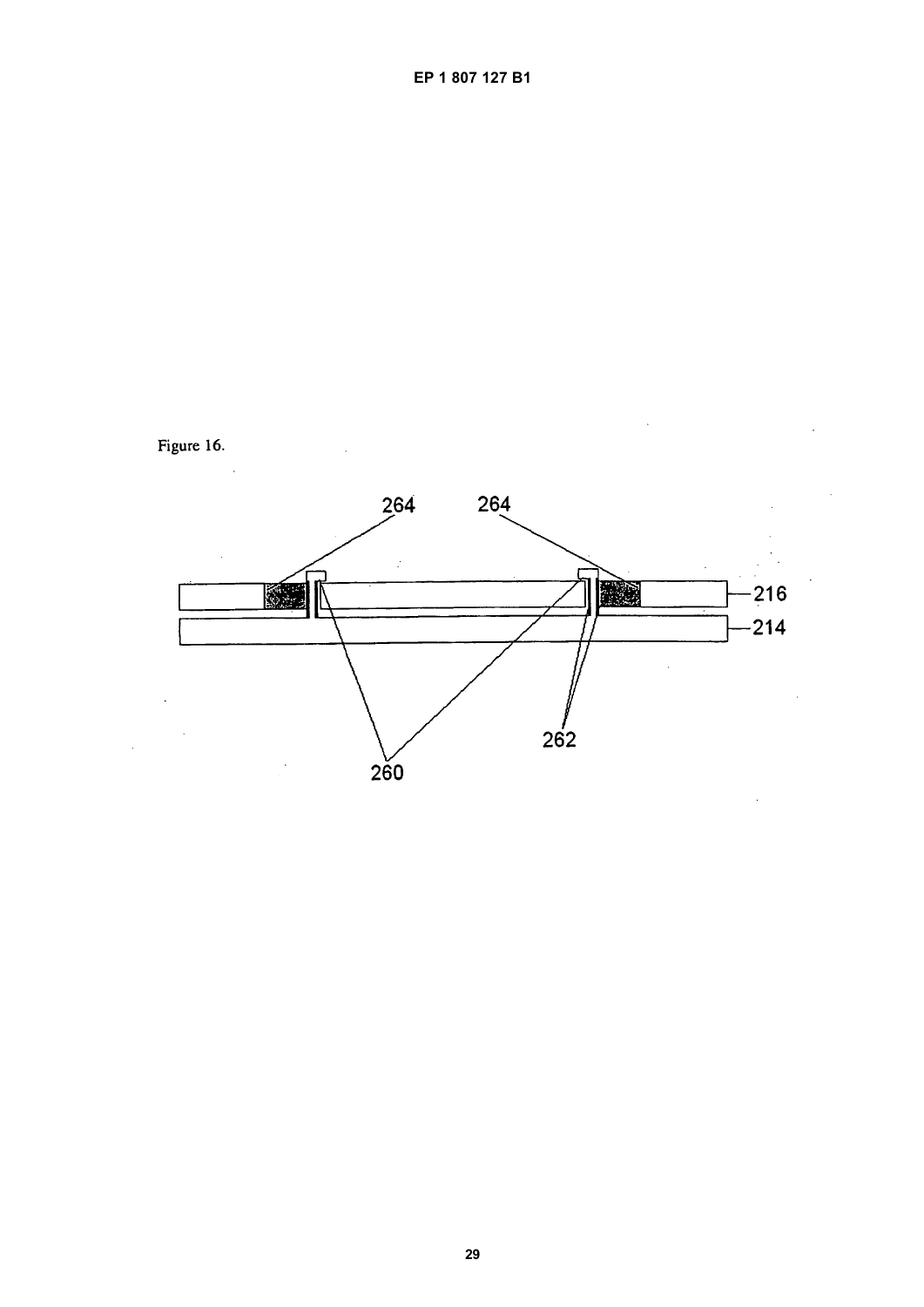

Figure 17.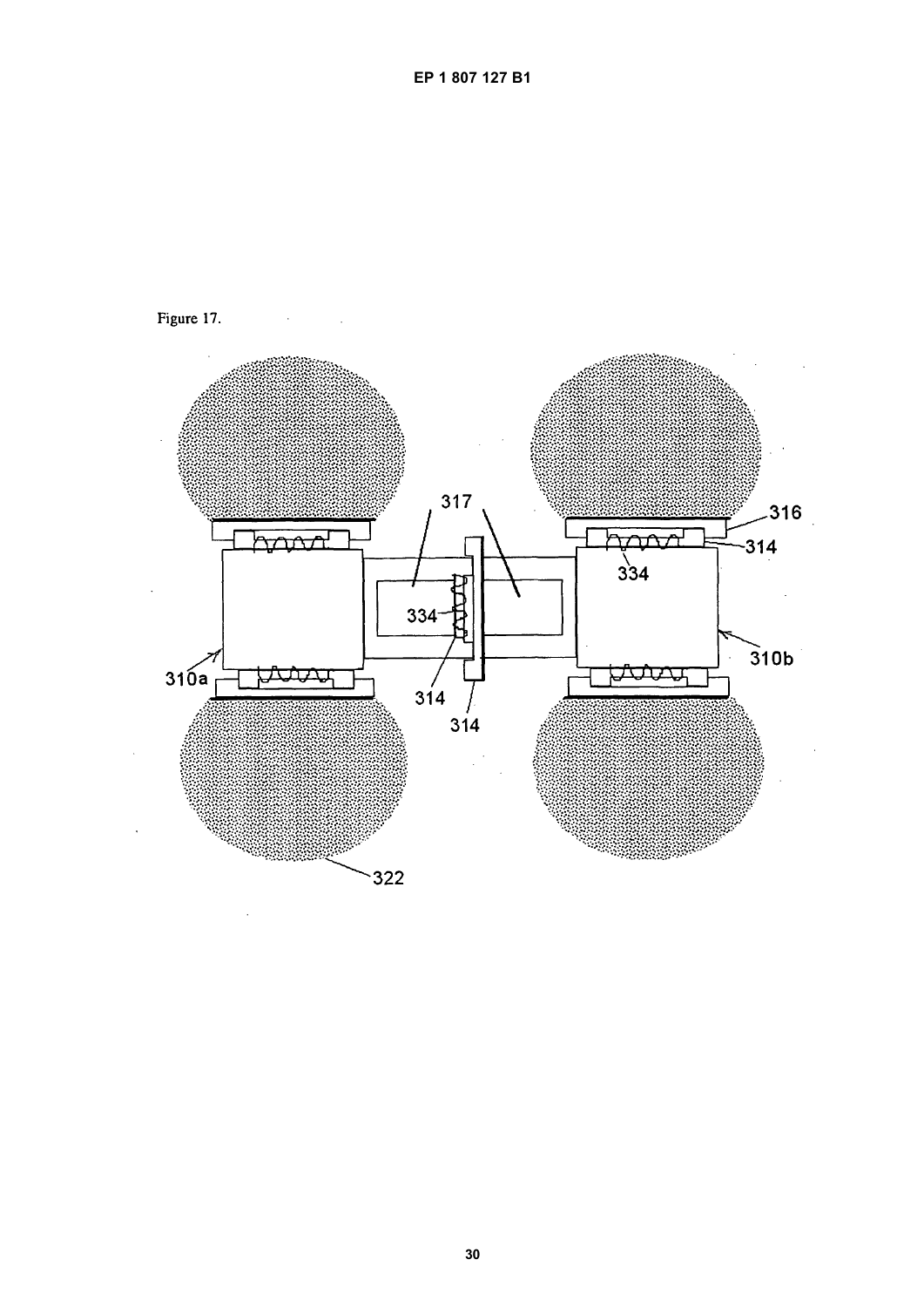

Figure 18.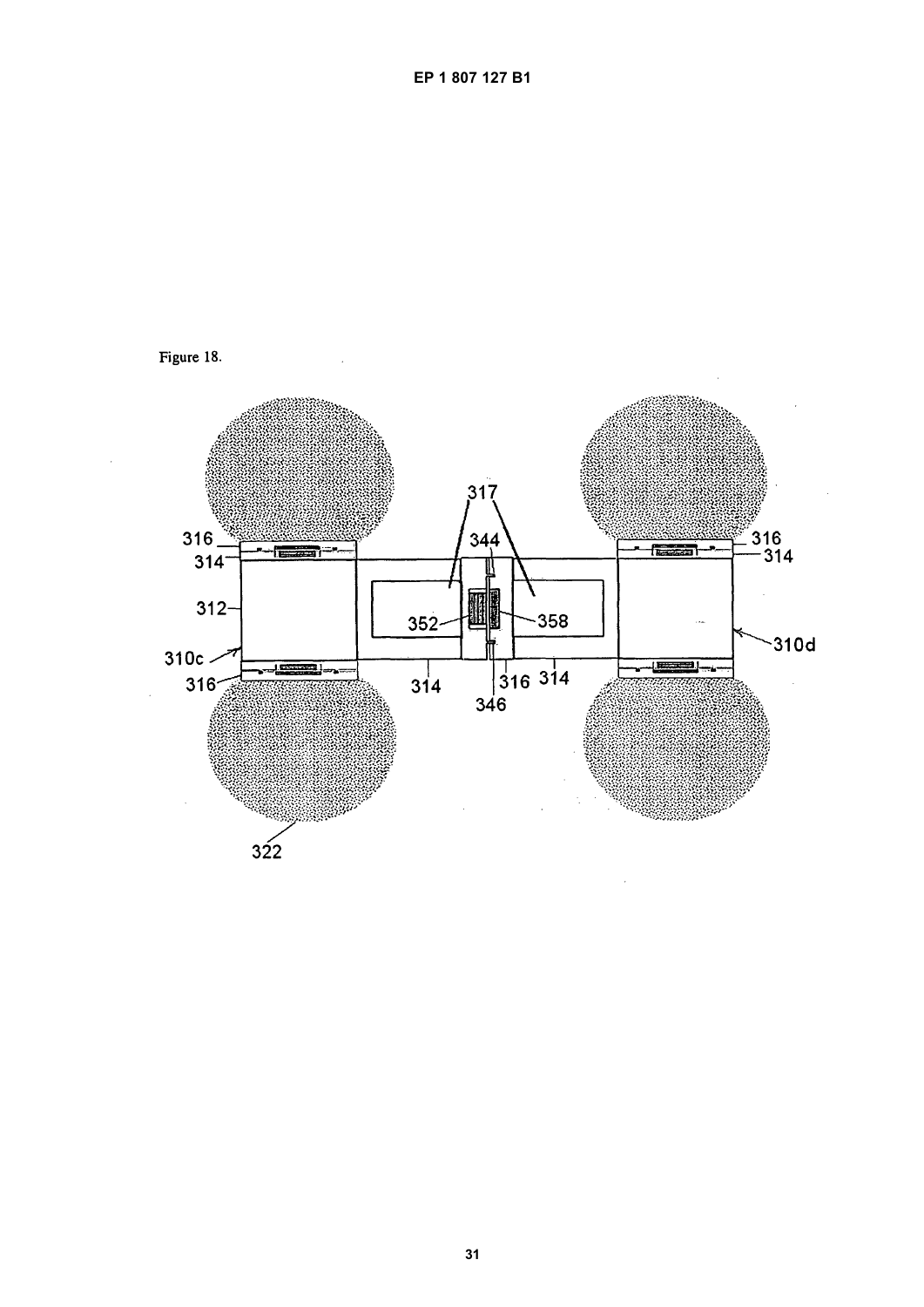

EP 1 807 127 B1